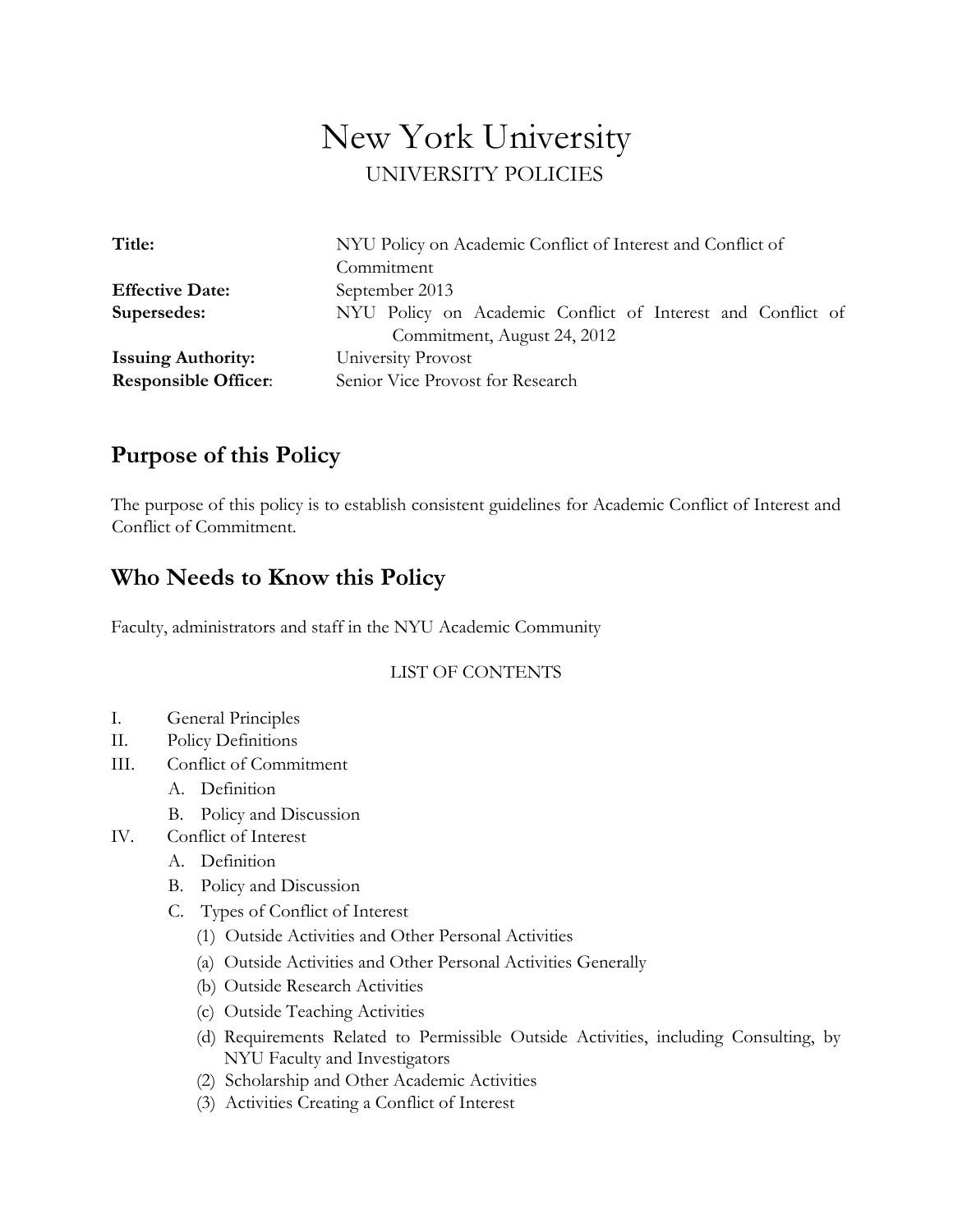- (a) Improper Use of NYU Resources
- (b) Obtaining, Using or Disclosing Confidential Information
- (c) Failing to Disclose and Assign Inventions and Discoveries
- (d) Competing with NYU
- (e) Business Arrangements For Personal Benefit
- (f) Gifts Intending to Influence
- (g) Compliance with University Policies
- D. Circumstances Under Which Conflicts of Interest May Be Permitted
- E. Training
- V. Procedures: Disclosures, Review and Responsibilities
	- A. Disclosures
		- (1) Faculty and Other Investigators: Annual Disclosures
		- (2) Faculty and Other Investigators: Research and Other Sponsored Projects: Reporting Requirements
		- (3) Faculty and Other Investigators: Ad Hoc Disclosures
	- B. Review Procedures
		- (1) Review of Annual and Ad Hoc Disclosures
		- (2) Review of Research and Other Sponsored Projects Disclosures
	- C. Responsibilities
		- (1) Faculty Advisory Committees on Conflict of Interest and Conflict of Commitment
		- (2) Responsibility of the Senior Vice Provost for Research
		- (3) Responsibility of the Executive Vice President for Health
		- (4) Responsibility of the School Deans (other than the Dean of the School of Medicine)
		- (5) Responsibility of the Dean of the School of Medicine
	- D. Appeals
	- E. Enforcement
	- F. Record Retention
- Exhibit A: Examples of Conflict of Interest

Exhibit B: Addendum on Conflicts of Interest in Research and Other Sponsored Projects

# **I. GENERAL PRINCIPLES**

New York University (NYU) believes that a great university should be engaged in the world and should actively foster the transfer of knowledge gained in scholarship and research for the benefit of the public. NYU encourages its faculty to serve these goals through their primary commitment to engaging in teaching, research, including sponsored research, and collegial support activities that are consonant with our values as an institution of higher education. Insofar as is consistent with that commitment, it also is appropriate and often desirable for faculty members to participate in public and private activities beyond their NYU association by engaging in other professional and academic activities including public service, *pro bono* work and consulting activities that may benefit the participants, NYU, and the larger public. Normally it is expected that there will be no conflict between faculty commitment to NYU and other activities in which faculty members may engage, that faculty and Investigators (as defined below) will conduct their affairs so as to avoid or minimize conflicts of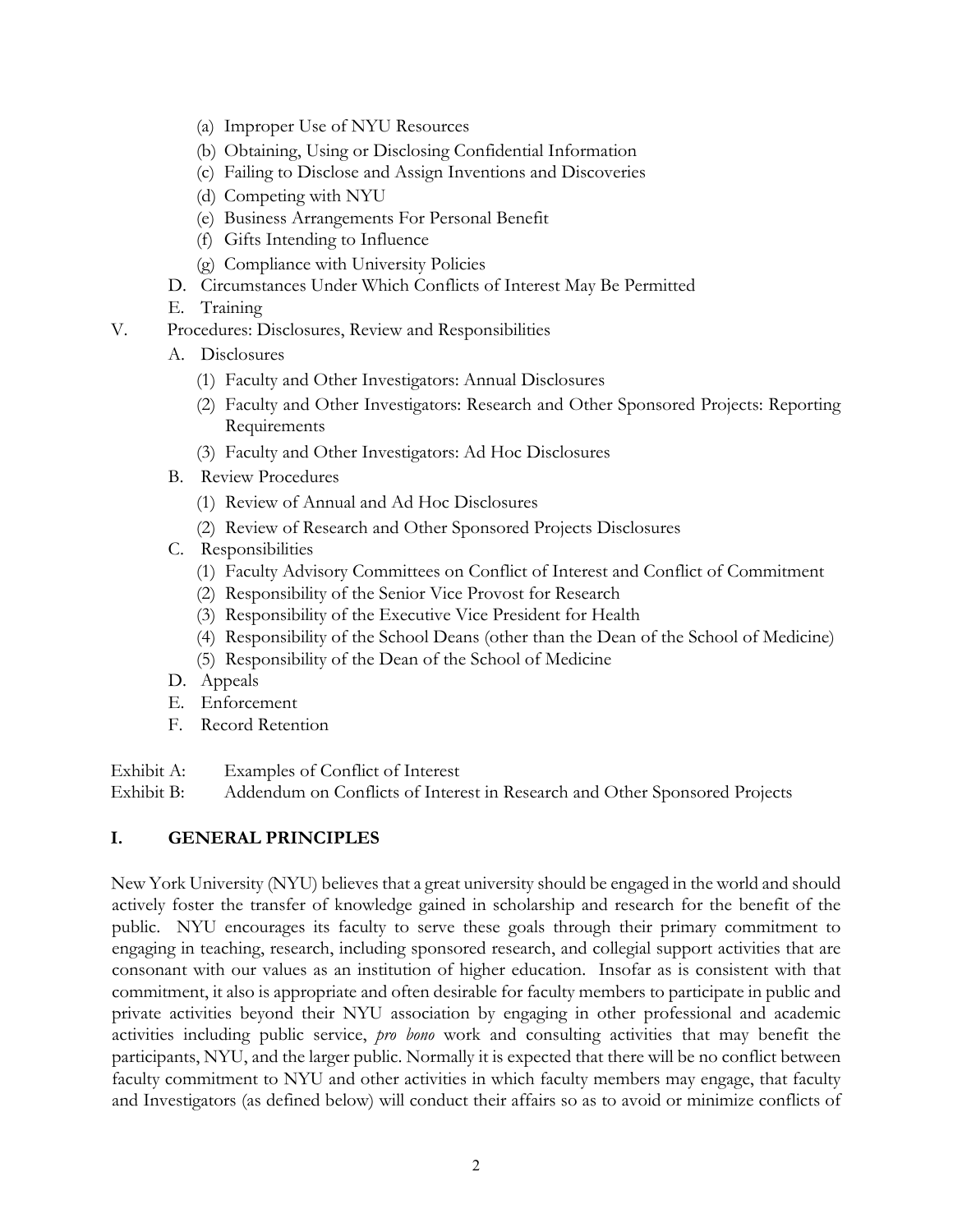interest, and that should there be any actual, potential or appearance of conflicts between the individual's private interests and his or her professional obligations to NYU, the faculty member or Investigator will promptly disclose and resolve any issues before engaging in the activities.

NYU recognizes, however, that in undertaking activities as a part of a primary commitment to NYU or in outside endeavors, a divergence can occur between the personal interests of a faculty member or an Investigator and his or her professional obligations to NYU, in which case a conflict of commitment or conflict of interest can arise.

The purpose of this policy, including the Addendum on Conflicts of Interest in Research and Other Sponsored Projects, is to assist the faculty in determining whether and to what extent such other activities may conflict with the faculty's primary commitment to teaching, research and collegial responsibilities; to educate faculty and Investigators about situations that generate the potential for conflicts of interest or conflicts of commitment; to clarify expectations about disclosing interests and activities that might result in conflicts; to identify means to manage, reduce or eliminate such conflicts; and to promote the best interests of students and others whose work depends on the direction of faculty members and Investigators.

Every NYU faculty member and Investigator has an obligation to become familiar with and abide by the provisions of this policy. If a faculty member or Investigator has a question about whether an activity is permitted under this policy, the faculty member or Investigator should disclose the potential or appearance of conflict to and seek guidance from his or her department chair or School Dean, or the Office of the Provost (the Executive Vice President for Health in the case of the Schools of Medicine, Dentistry and Nursing), or the Office of the General Counsel.

This policy covers conflicts of commitment and conflicts of interest. While this policy is of general applicability to faculty and Investigators, the Addendum on Conflicts of Interest in Research and Other Sponsored Projects, which is appended hereto as Exhibit B, includes specific provisions regarding conflicts of interest arising in connection with Research and Other Sponsored Projects. The Addendum on Conflicts of Interest in Research and Other Sponsored Projects, without reference to the other provisions of this policy or other NYU policies, is intended to meet NYU's obligations to maintain a policy on financial conflicts of interest in research funded by federal sponsoring agencies (including the Public Health Service of the U.S. Department of Health and Human Services and the National Science Foundation).

For purposes of this policy: (a) references to the "Provost" means the "Provost or his or her designee; and (b) references to the "Executive Vice President for Health" means "the "Executive Vice President for Health or his or her designee."

Individual Schools may wish to supplement this policy with policies applicable to their faculty and/or Investigators. To ensure consistency with NYU policies, such School policies must be approved by the Provost (the Executive Vice President for Health in the case of the Schools of Medicine, Dentistry and Nursing).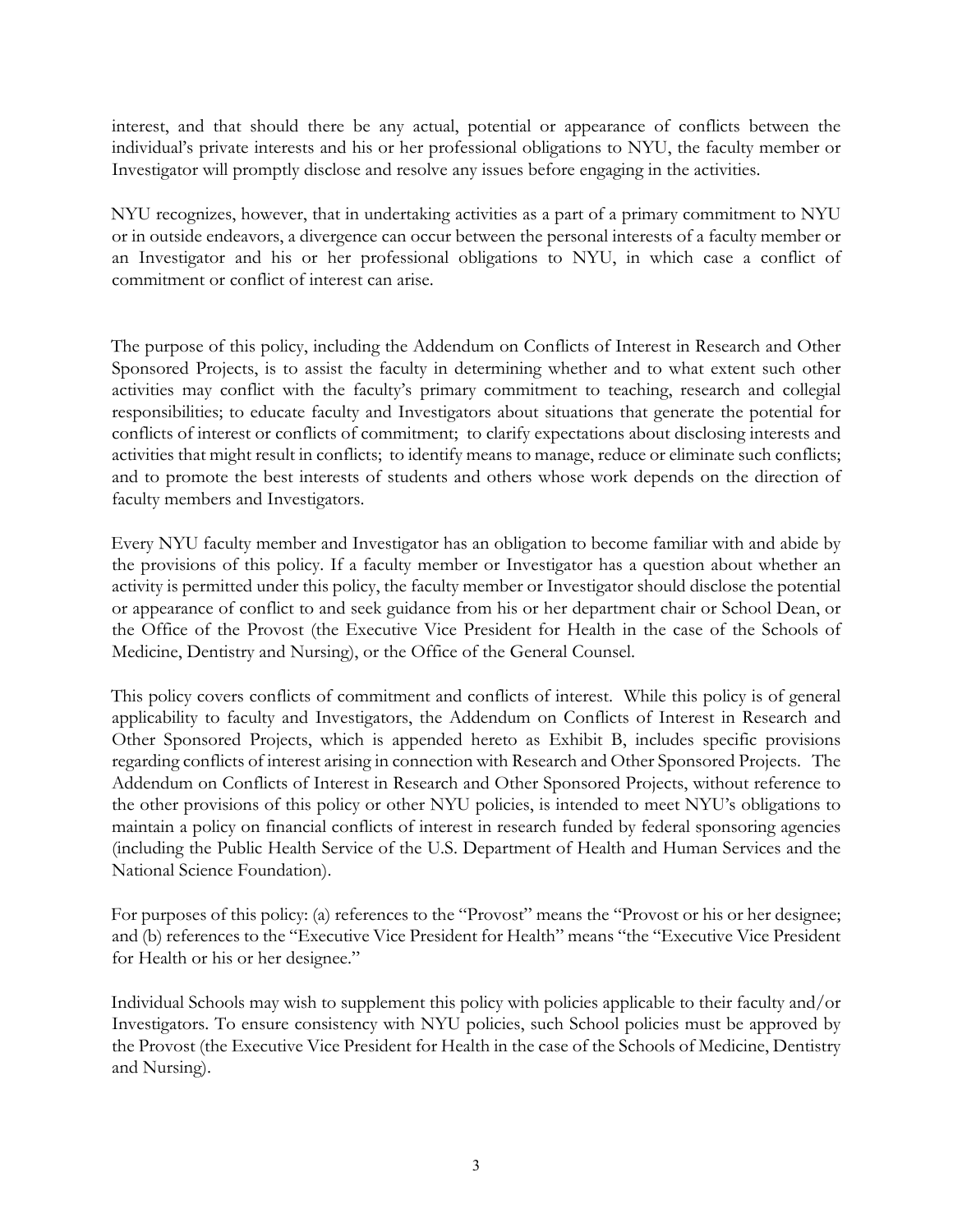#### **II. POLICY DEFINITIONS**

A **Conflict of Commitment**, as discussed in greater detail in Section III, occurs when a faculty member's Outside Activities compromise or may compromise his or her ability to meet the faculty member's obligations to NYU.

A **Conflict of Interest**, as discussed in greater detail in Section IV and in the Addendum on Conflicts of Interest in Research and Other Sponsored Projects, means any circumstance in which the personal, professional, financial or other interests of an individual (including the Immediate Family Members of the individual) may potentially or actually diverge from, or may be reasonably perceived as potentially or actually diverging from, his or her professional obligations to NYU and the interests of NYU. A Conflict of Interest may exist whenever an independent observer might reasonably question whether the individual's professional actions or decisions, including the ethical and objective conduct of scholarship, research or clinical care, are determined by considerations of personal gain, financial or otherwise. A conflict of interest under the Addendum on Conflicts of Interest in Research and Other Sponsored Projects constitutes a Conflict of Interest under this policy.

**Consulting** refers to any remunerated Outside Activity involving an individual's professional competence.

**Employment/Management/Fiduciary Role** means a position involving service, in either a personal or representative capacity, as an employee, executive, manager, officer, director, trustee, or equivalent in a business, enterprise or entity other than NYU or an entity that is 50% or more owned or controlled by NYU.

**Entity** includes the entity itself and entities that own or control, are owned or controlled by or are under common ownership or control with the entity, with ownership and control defined as a 50% or greater direct or indirect interest.

**Immediate Family Members** include an individual's spouse or domestic partner or person in a civil union or similar relationship, dependent children, and any other family members residing in the same household.

**Investigator** means the principal investigator or program director, and any other person, regardless of title or position, who is responsible for the design, conduct or reporting of Research and Other Sponsored Projects, or who proposes funding for the Research and Other Sponsored Projects, at or under the auspices of NYU. For purposes of this policy, other than for the Addendum on Conflicts of Interest in Research and Other Sponsored Projects, Investigator only includes members of the University Community. Most, but not all, Investigators are NYU faculty members.

**NYU** includes the Schools and other units of NYU, NYU's Global Network University sites, and all University Affiliates (as each term is defined in NYU's Developing University Policies, as amended from time to time).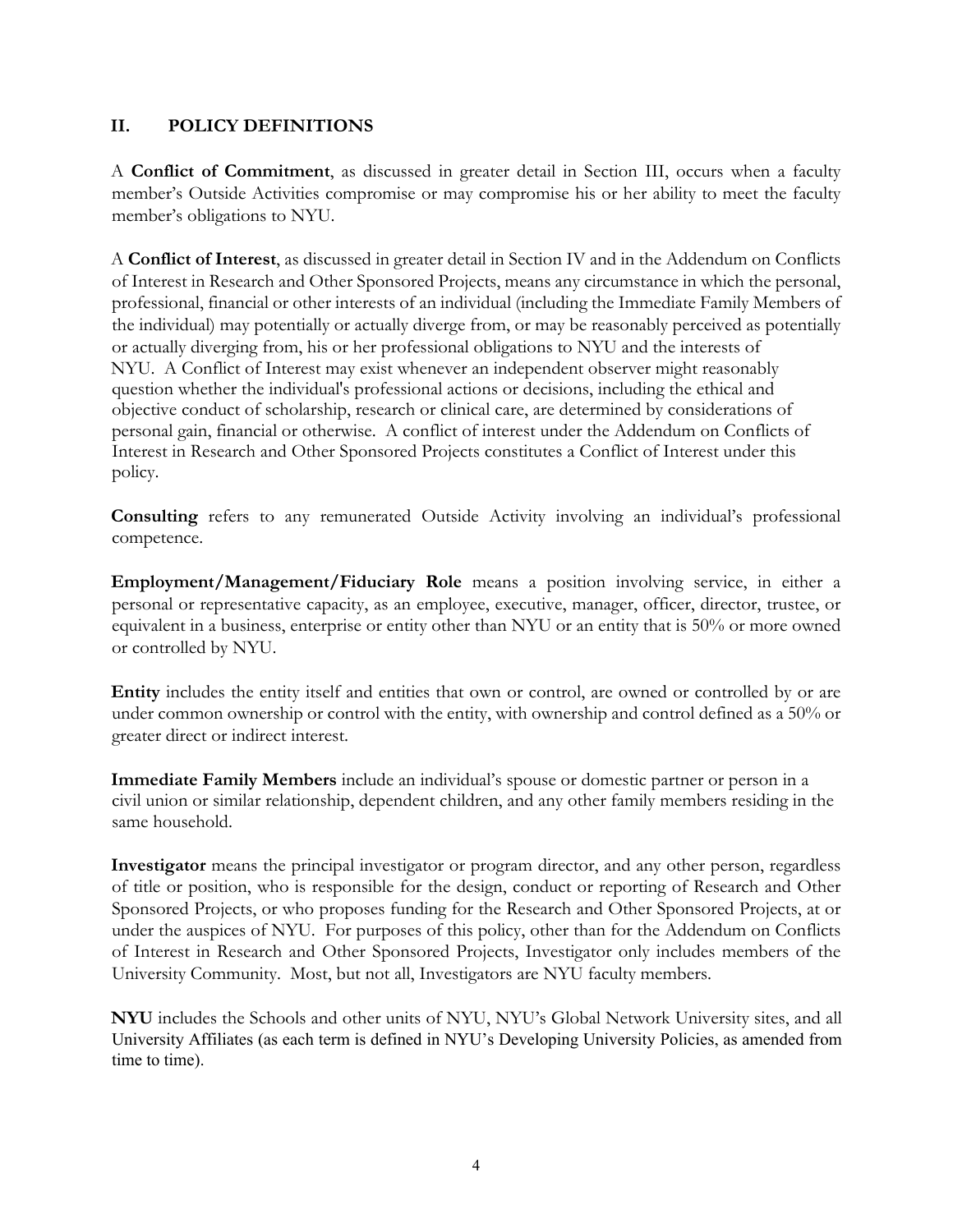**Outside Activities** include any external Consulting or other business activities and external professional or academic endeavors, such as public service or *pro bono* work, performed outside of the faculty member's appointment to NYU or an Investigator's employment or association with NYU.

**Ownership Interest** means holding a financial or ownership interest in a business or entity, including stock, stock option, warrant, convertible debt, partnership interest, or LLP/LLC interest, or other ownership interest or right to obtain an ownership interest. The value of an Ownership Interest is determined through reference to public prices or other reasonable measures of fair market value where public prices are not available.

**Remuneration** includes salary and any payment for services not otherwise identified as salary (e.g., consulting fees, honoraria, paid editorial or authorship activities).

Income for scholarly and professional activities performed in connection with a faculty member's appointment to NYU from seminars, lectures, teaching engagements or service on advisory committees or review panels sponsored by a federal, state, or local government agency, or an institution of higher education, an academic teaching hospital, a medical center or a research institute that is affiliated with an institution of higher education, for scholarly and professional activities performed in connection with a faculty member's appointment to NYU, such as lectures or seminars, editorial or authorship activities, service on advisory committees or review panels (including professional associations), are **excluded** from the definition of Remuneration.

**Research and Other Sponsored Projects** means any research project conducted at or under the auspices of NYU, whether or not externally funded, and any externally funded training or professional service project conducted at or under the auspices of NYU. Research and Other Sponsored Projects includes any systematic investigation, study or experiment designed to develop or contribute to generalizable knowledge, including basic and applied research (e.g., a published article, book or book chapter) and product development (e.g., a diagnostic test, drug or device), and non-research projects such as training, clinical services, educational conferences, exhibitions, performances, archives, workshops, and library projects for which external funding is received. Research and Other Sponsored Projects includes any such activity for which funding is available from external sources through a grant, contract or agreement, including, but not limited to, research grants, career development awards, center grants, individual fellowship awards, infrastructure awards, institutional training grants, program projects and research resources awards.

**School** means each NYU school, college and institute that functions similarly to a school or college (such as IFA, ISAW, Courant, CUSP, and SoE), each NYU comprehensive campus (such as New York, Abu Dhabi, Shanghai) and also may include for purposes of this policy other global sites as designated by the Provost.

**School Dean** means the dean, or his or her designee, of each NYU school and college, the director or each NYU institute that functions similarly to a school or college (such as IFA, ISAW, Courant and CUSP) and the Vice Chancellor of each NYU comprehensive campus (such as New York and Abu Dhabi). In the case of other NYU global sites that have faculty and/or Investigators, the Provost may designate someone to fulfill some or all of the duties of a School Dean as described herein with respect to such global sites.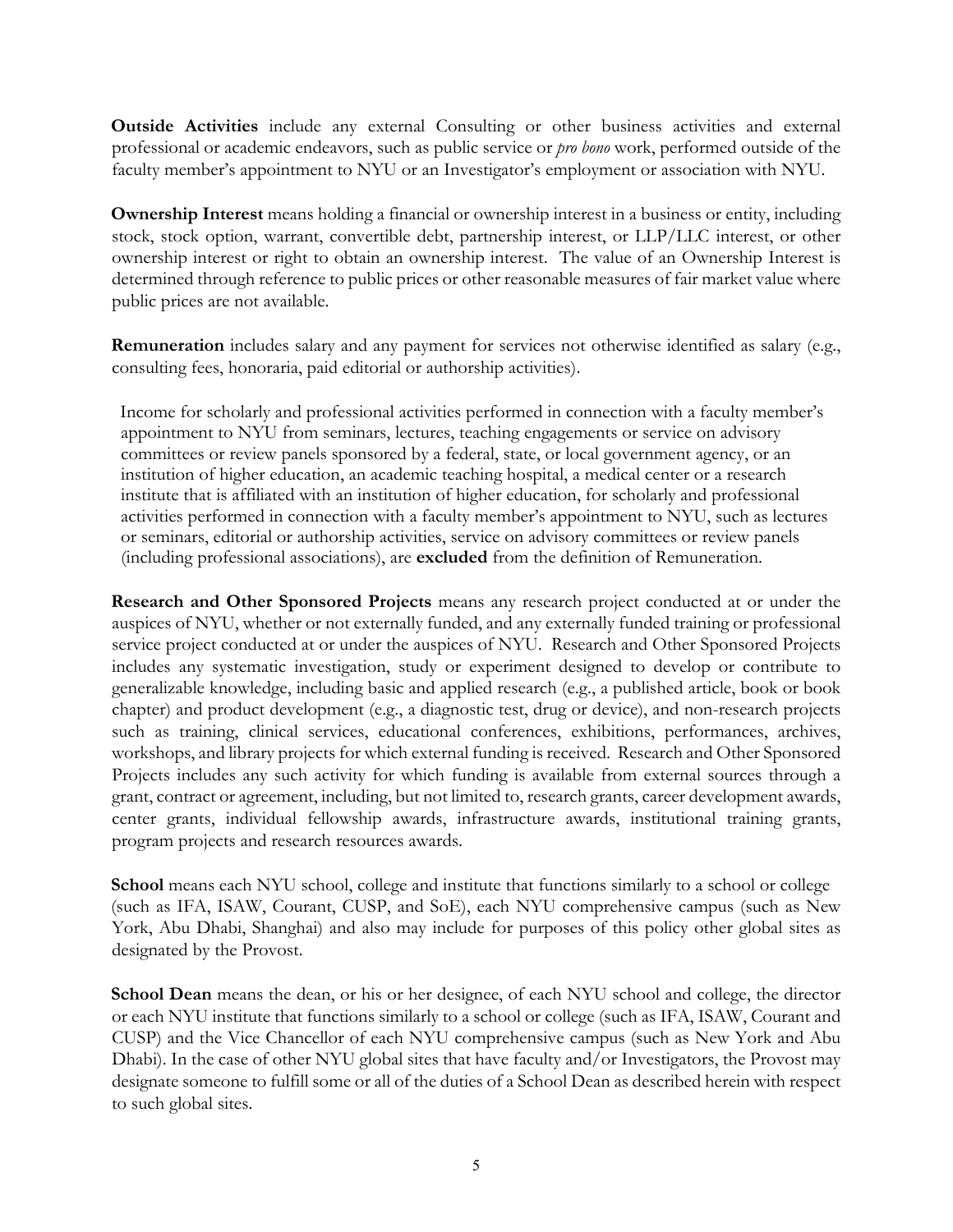**University Community** means NYU faculty, including visiting faculty; researchers, including persons participating in research at or under the auspices of NYU; employees; professional staff, including medical, dental and nursing staff; volunteers; fellows, trainees and post-doctoral appointees; students; and consultants, vendors and contractors.

# **III. CONFLICT OF COMMITMENT**

#### A. Definition

A Conflict of Commitment occurs when a faculty member's Outside Activities compromise or may compromise his or her ability to meet the faculty member's obligations to NYU.

Full-time NYU faculty members owe their primary professional allegiance to NYU, and their primary commitment of time and intellectual energies should be to NYU's teaching, research, and clinical programs.

The specific responsibilities and professional activities that constitute an appropriate primary commitment to NYU will differ across Schools, departments and units, but they should be based on a general understanding between the faculty member and his or her department chair and/or School Dean. Even with such understandings in place, however, attempts of faculty to balance NYU responsibilities with Outside Activities can result in conflicts regarding allocation of time and energies.

Normally, it is expected that there will be no Conflict of Commitment between faculty commitment to NYU and other activities in which faculty members may engage. Furthermore, to the extent any questions of possible Conflict of Commitment arise, it is anticipated that the faculty member will quickly resolve the issues.

Outside Activities that do not constitute a Conflict of Commitment are permissible only if they also do not result in an impermissible Conflict of Interest (as discussed in Section IV and the Addendum for Conflicts of Interest in Research and Other Sponsored Projects attached to this policy as Exhibit B) and are in accordance with all NYU policies, including this policy and policies of the applicable School.

#### B. Policy and Discussion

#### (1) *Faculty must maintain a significant physical presence on their assigned campus throughout each semester or summer period while they are compensated by NYU.*

A full-time appointment conveys an obligation for a faculty member to have a significant physical presence on his or her assigned campus (e.g., New York, Abu Dhabi or other global campus), to be accessible to students and staff, and to be available to interact with NYU colleagues on that campus throughout every semester or summer period while the faculty member is receiving compensation from NYU (i.e., holds a compensated appointment and is not on leave), unless the department chair and/or School Dean has granted specific prior approval for extended or frequent absences from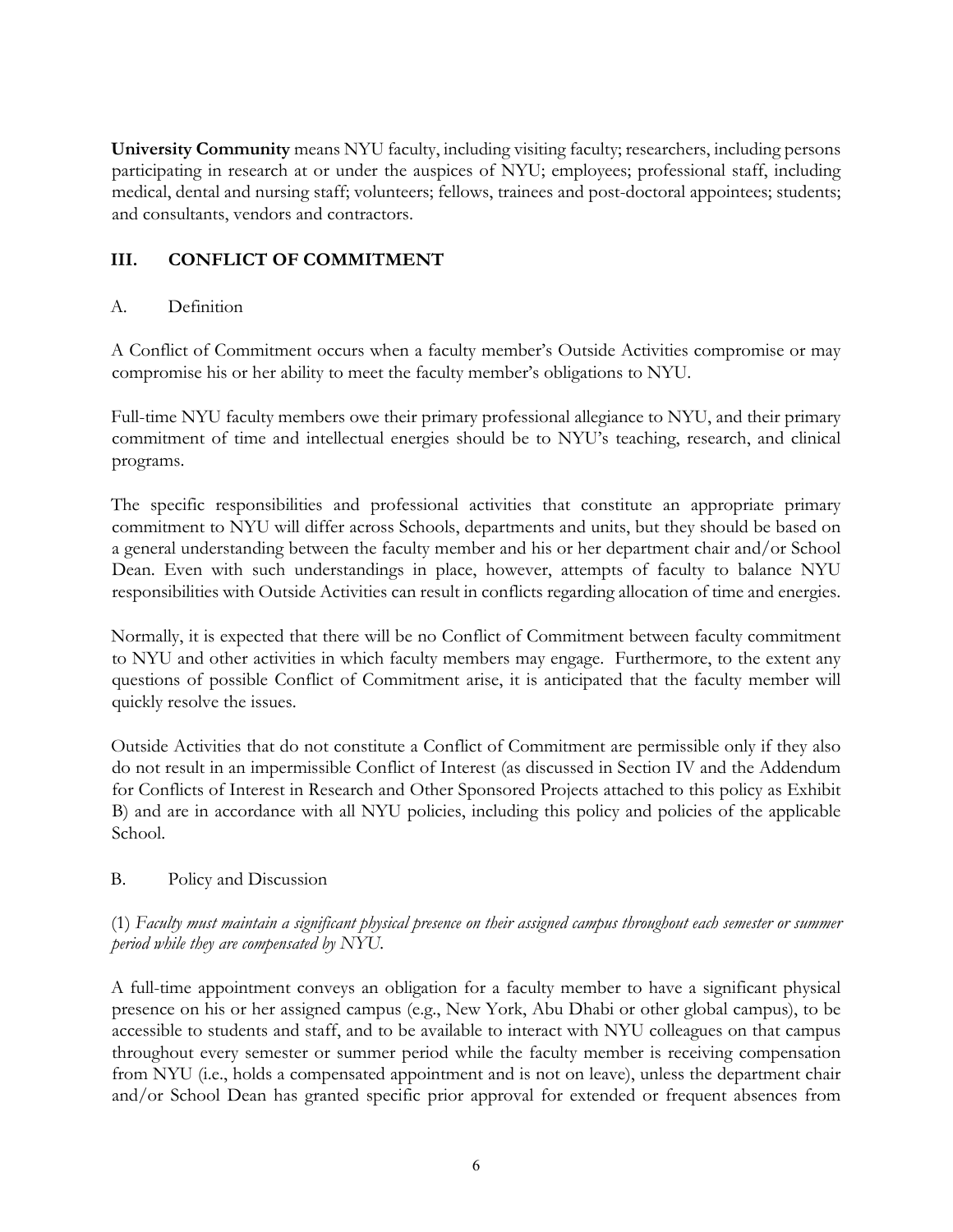campus. Fulfillment of these obligations requires a primary commitment of expertise, time, and energy.

Because requirements for field research and other reasons for absence from campus differ across NYU, Schools and departments may define for their faculties what qualifies as inappropriate, extended, or frequent absences.

(2) *Faculty must not allow Outside Activities to detract from their primary allegiance to NYU and should be guided and governed in their consideration of an offer of ancillary employment or other Outside Activities by their primary obligation of furthering NYU's essential missions. Appointment as a full-time faculty member is inconsistent with engaging in significant Outside Activities*.

Full-time faculty are permitted to spend no more than an average of one day per seven-day week (or the equivalent of an eight-hour work day) on Outside Activities during any semester or summer months in which they receive compensation from NYU. Uncompensated scholarly and professional activities performed in connection with a faculty member's appointment to NYU, such as lectures or seminars sponsored by governmental or non-profit entities, service on advisory committees or review panels for government or non-profit entities, including professional associations, and service on the editorial board of a journal in the field of the faculty member's appointment, may be excluded from the definition of Outside Activities by the School Dean or the Provost (the Executive Vice President for Health in the case of the Schools of Medicine, Dentistry and Nursing) for purposes of this paragraph.

In addition, full-time faculty members may not have executive or managerial responsibilities in a private or public entity outside of NYU.

Exceptions to the prohibitions against engaging in Outside Activities more than one day per sevenday week or having executive or managerial responsibilities in a private or public entity outside of NYU limitation are rare (and usually time limited where granted) and may be made only with the prior written approval of the School Dean and Provost (the Executive Vice President for Health in the case of the Schools of Medicine, Dentistry and Nursing).

Outside Activities may detract from a faculty member's obligations to NYU. For that reason, Outside Activities must be consistent with the principles outlined in this policy and other applicable NYU policies. In particular, when judging the appropriateness of any such Outside Activity, faculty members must consider the time commitment involved and the potential impact of such Outside Activity, together with all of the faculty member's other Outside Activities, on the fulfillment of NYU's institutional goals.

Part-time faculty members may accept outside employment as long as it does not create a Conflict of Interest or otherwise interfere with any of their obligations to NYU.

# **IV. CONFLICT OF INTEREST**

#### A. Definition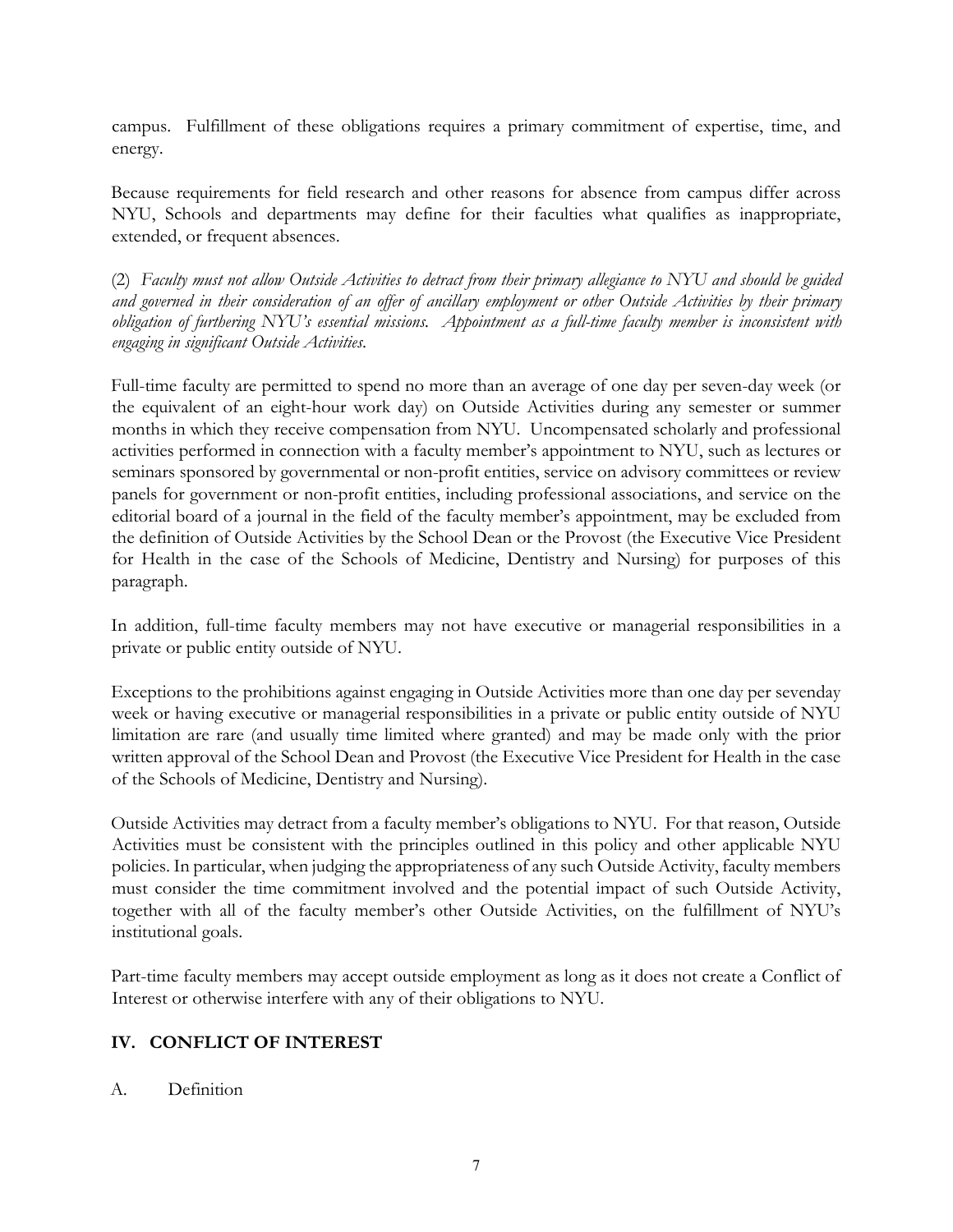A Conflict of Interest means any circumstance in which the personal, professional, financial or other interests of an individual (including Immediate Family Members of the individual), may potentially or actually diverge from, or may be reasonably perceived as potentially or actually diverging from, his or her professional obligations to NYU and the interests of NYU. A Conflict of Interest may exist whenever an independent observer might reasonably question whether the individual's professional actions or decisions, including the ethical and objective conduct of scholarship, research or clinical care, are determined by considerations of personal gain, financial or otherwise.

#### B. Policy and Discussion

NYU is committed to operating in a highly ethical manner and in compliance with legal and regulatory requirements. Undisclosed or inappropriate Conflicts of Interest can compromise the integrity of NYU, can reflect negatively on faculty and Investigators, and can result in financial and other sanctions on NYU. It is therefore the policy of NYU that Conflicts of Interest, including actual, potential and appearances of conflicts, be disclosed (see Section V.A below) and permitted only in appropriate cases, after being evaluated in accordance with this policy and managed to the extent determined advisable (see Section V.B below). Faculty or Investigators who are unclear as to whether a matter must be disclosed should err on the side of disclosure.

NYU has broad power to require disclosures of Conflicts of Interest to determine whether a Conflict of Interest exists, to investigate Conflict of Interests, to manage or eliminate Conflicts of Interest, to impose appropriate sanctions on faculty and Investigators who violate this policy, to release information about Conflicts of Interest and to require faculty and Investigators to take Conflict of Interest training. By way of example, the types of management actions that NYU may take in response to a Conflict of Interest include: reviewing and, where appropriate, monitoring the conflict; imposing conditions or restrictions intended to manage, reduce or eliminate such conflict; requiring disclosure of the conflict or of additional information; obtaining background documents; prohibiting a conflicted person from involvement, including exercising personal influence, in connection with a matter; obtaining waivers, consents and/or authorizations; appointing an oversight body to monitor the conflict or other activities; requiring relinquishment of interests and/or restructuring or severance of relationships that contribute to the conflict. In addition, NYU can eliminate the conflict, as for example by prohibiting a faculty member or an Investigator from participating in the activity or by requiring action that eliminates the conflict as a condition of participating in an activity.

# C. Types of Conflict of Interest

A Conflict of Interest can arise in numerous situations. The following discusses some of the more common types, although Conflicts of Interest may arise in varying circumstances not encompassed in the categories below. This policy applies to any circumstance that may constitute a Conflict of Interest, regardless of whether specifically described herein, and regardless of whether it is effectuated directly or indirectly. For example, while an individual's personal interests are defined to include only those of the person and his or her Immediate Family Members, there also may be situations where the interests of other persons, such as a close friend or other family member, create a Conflict of Interest.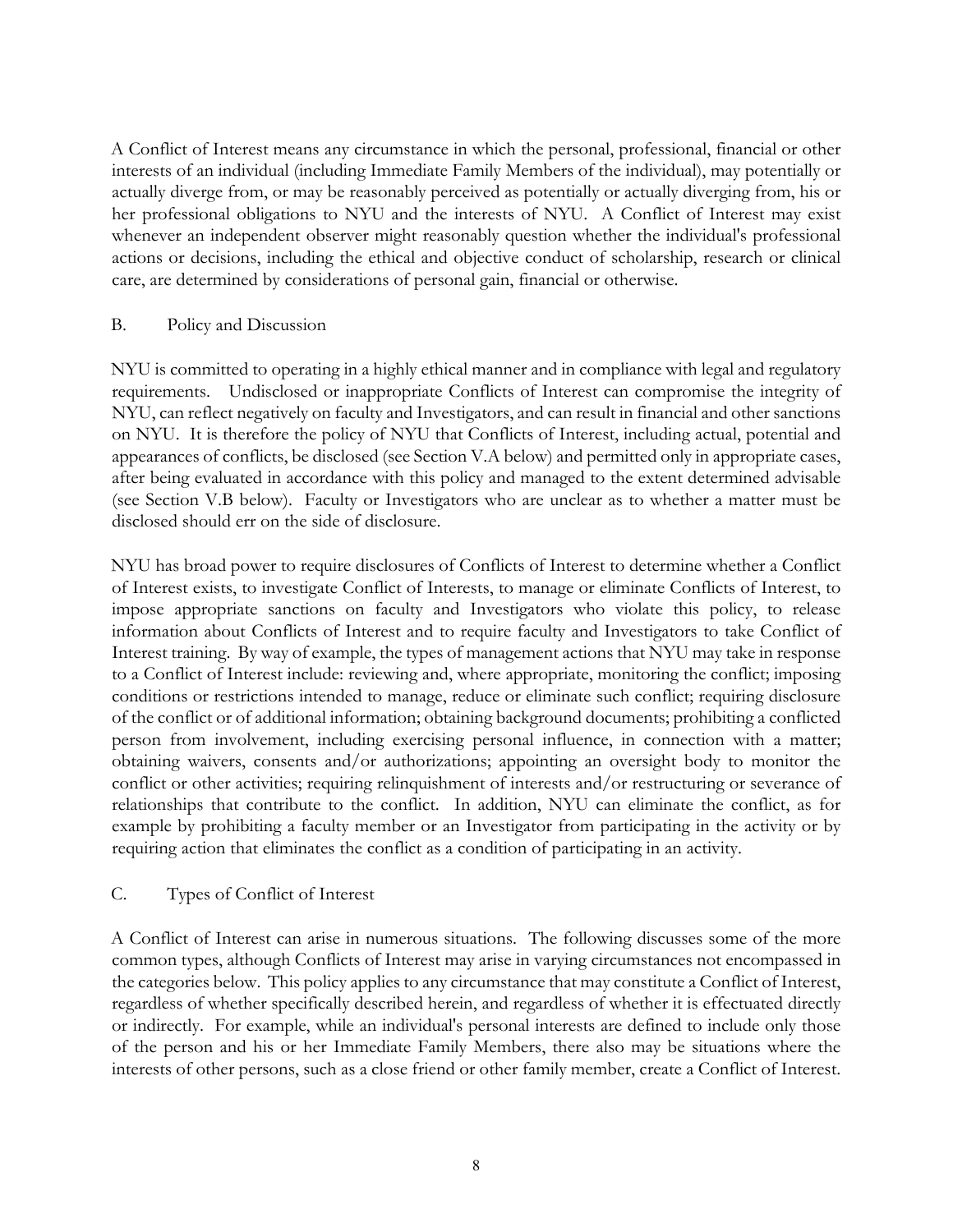Unless otherwise specifically stated, a faculty member or an Investigator may not engage in an activity prohibited by this Section IV.C. unless the activity is expressly permitted in the faculty member's or Investigator's employment contract with NYU or such activity is approved in advance in writing by the School Dean and Provost (the Executive Vice President for Health in the case of the Schools of Medicine, Dentistry and Nursing). Any such approval may be subject to a plan to manage, reduce or eliminate the Conflict of Interest.

In addition, all permissible activities must be in accordance with all NYU policies, including this policy and policies of the relevant School.

(1) Outside Activities and Other Personal Activities. Faculty must not allow Outside Activities or other personal activities to detract from their primary allegiance to NYU, as discussed in Section III relating to Conflict of Commitment. In addition, faculty and Investigators must undertake their Outside Activities and other personal activities in compliance with all NYU policies, including this policy and policies of the relevant School. In particular, a faculty member's Outside Activities that involve teaching at another institution require special disclosure and review.

(a) Outside Activities and Other Personal Activities Generally

The following Outside Activities and other personal activities create a Conflict of Interest:

(i) Competing, directly or indirectly, with NYU in the provision, purchase or sale of any property, goods or services or in other activities in which NYU is or might reasonably and appropriately become engaged; and

(ii) Appropriating or diverting a business or financial opportunity that the person knows or should know that NYU is pursuing or is considering pursuing or reasonably might be interested in pursuing if it were aware of the opportunity; and

(iii) Soliciting business that the person knows or should know would or might disturb an existing professional or business relationship that NYU has with any member of the University Community or outside entity.

(b) Outside Research Activities

Full-time faculty members and full-time Investigators may not act as a principal investigator under the auspices of another institution. All permissible outside research also must be in accordance with all NYU policies, including this policy and policies of the relevant School. See in particular the Addendum for Conflicts of Interest in Research and Other Sponsored Projects attached to this policy as Exhibit B.

(c) Outside Teaching Activities

A teaching engagement outside of NYU competes directly with NYU's core educational mission. Accordingly, a faculty member may not accept a concurrent faculty appointment at another academic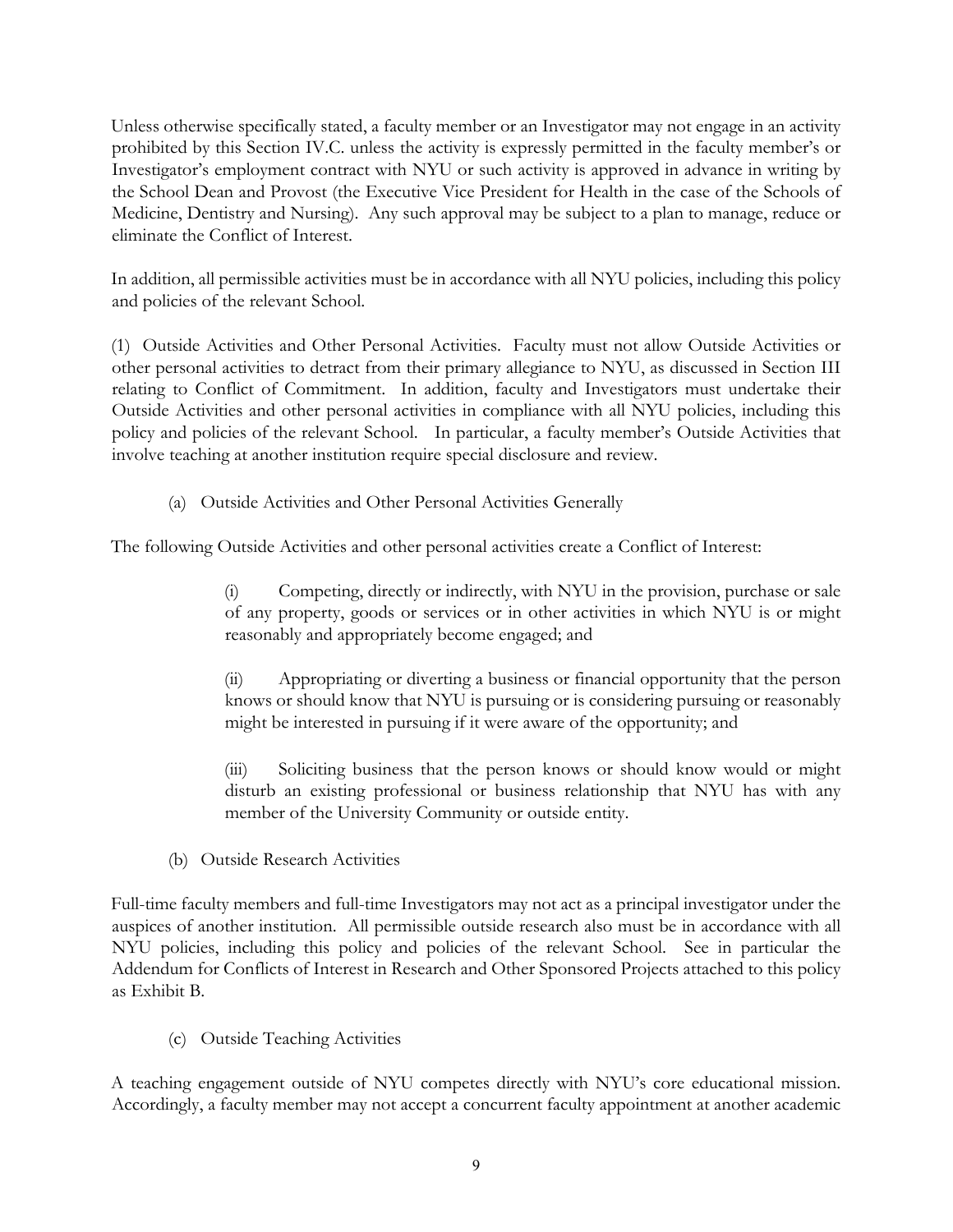institution; provided, however, that a faculty member may accept a concurrent faculty appointment at another academic institution while on unpaid leave from NYU with the prior approval of his or her School Dean.

All Outside Activities involving teaching require prior approval from the School Dean, other than:

- (i) Delivering a limited number of lectures at other academic institutions, at conferences, or at public gatherings (with or without compensation);
- (ii) Teaching summer courses, at NYU or elsewhere, by faculty not receiving other summer compensation from NYU for the period in question; and
- (iii) Posting of uncompensated, non-interactive educational materials on a website.

The above exceptions are not absolute. For example, faculty should not teach courses designed for NYU at another institution or in connection with non-NYU distance learning ventures, even during a period when they are not compensated by NYU, without prior consultation and opportunity for comment by the department chair and/or School Dean.

These rules with respect to outside teaching activities apply primarily to full-time faculty. Part-time faculty members are expected to disclose their teaching activities outside of NYU as part of their appointment and whenever a material change has occurred and to engage in teaching activities outside of NYU only to the extent they do not interfere with any of their teaching obligations to NYU. In addition, the provisions cited above regarding teaching courses designed for NYU outside of NYU apply to part-time faculty as well.

> (d) Requirements Related to Permissible Outside Activities, including Consulting, by NYU Faculty and Investigators

All faculty and Investigators who engage in Outside Activities, including Consulting, must conduct the activities in accordance with the following unless otherwise approved in accordance with this policy:

> (i) The Outside Activities must be consistent with all NYU policies, including this policy and policies of the relevant School.

> (ii) The Outside Activities of full-time faculty may not constitute a Conflict of Commitment as discussed in Section III above.

> (iii) Faculty and Investigators must disclose in writing to NYU all Outside Activities, including the entity(ies) for which activities are to be performed and the nature, scope, duration and compensation for such activities, in accordance with NYU policies, including this policy and policies of the relevant School. Such Outside Activities must not constitute a Conflict of Interest without prior disclosure, review, approval and adherence to any required management plan.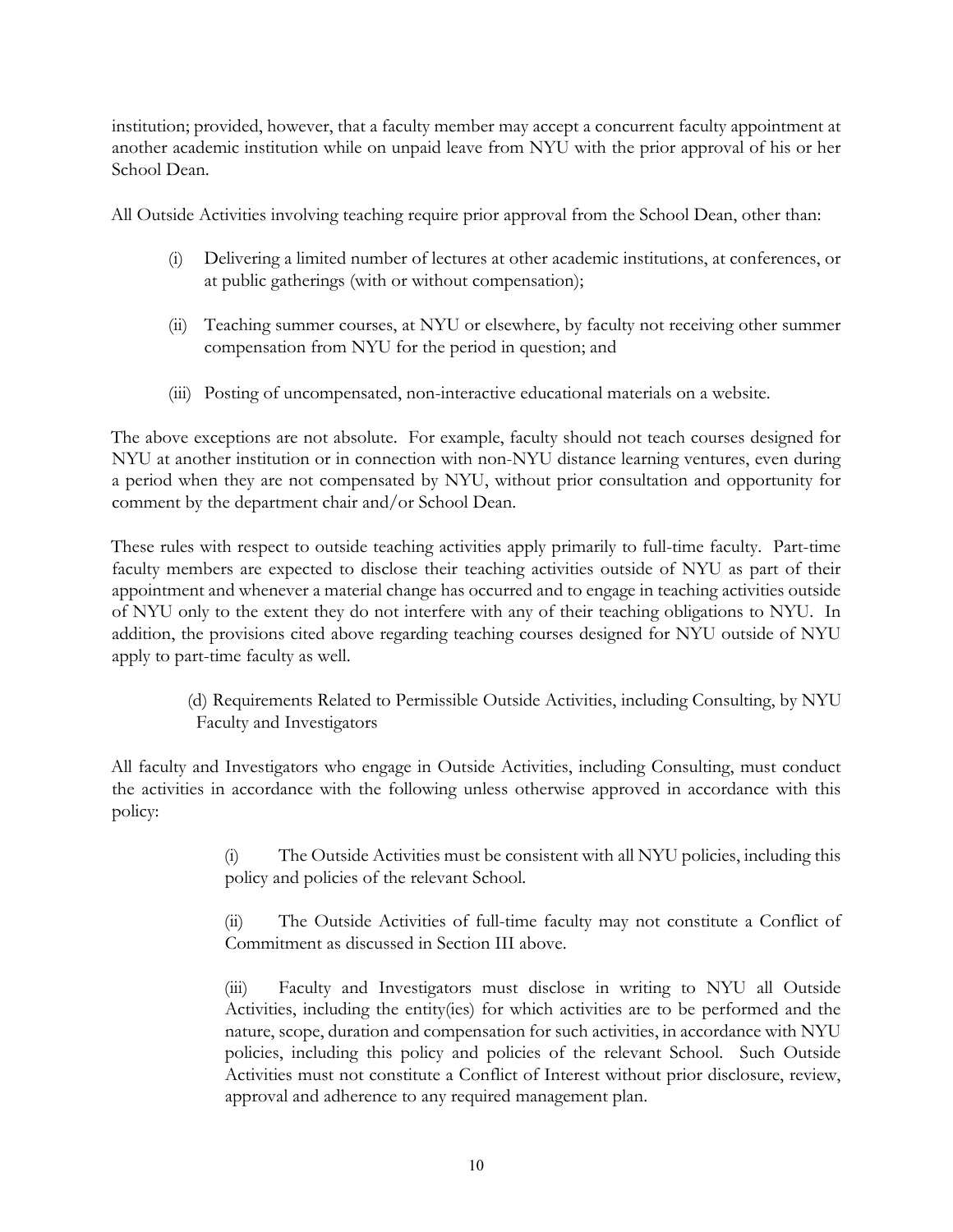(iv) Prior to beginning any Consulting, faculty and Investigators must inform the party for whom the Consulting is to be performed of NYU's intellectual property policies, including its Statement of Policy on Patents, and this policy**,** and the obligations of the faculty member and/or Investigator under such policies. It is strongly encouraged that faculty and Investigators obtain recognition in any Consulting agreement of NYU's rights and priorities under such policies to the extent they apply.

(v) Faculty and Investigators may not use NYU resources, including facilities, personnel or equipment, except in a purely incidental way, as part of or in connection with their Outside Activities. Use of NYU funding, NYU intellectual property and NYU confidential information is never incidental and may not be used as part of or in connection with Outside Activities. In particular, faculty and Investigators may not use NYU students, staff or postdoctoral scholars in any tasks that relate to the Outside Activities of the faculty member and/or Investigator or for potential or real financial gain.

(vi) Faculty and Investigators may not use the NYU name, or any NYU mark, symbol or logo, as part of or in connection with Outside Activities, other than reference to their NYU affiliation for identification purposes.

(vii) Faculty and Investigators must make it clear that their Outside Activities are personal, NYU has no involvement in or liability for such activities and NYU is not endorsing such activities.

(viii) Faculty and Investigators may not grant any outside person or entity access to NYU resources, including research results and materials or products generated from NYU teaching or research activities.

(ix) Faculty and Investigators may not make or offer inappropriate inducements or take actions that are illegal or unethical in connection with their Outside Activities.

(x) Faculty and Investigators may not either (i) receive funds for the faculty member's and/or Investigator's NYU research from a party for whom compensated Outside Activities are being performed or (ii) engage in compensated Outside Activities for a party from whom funds are to be received for the faculty member's or Investigator's NYU research, without prior disclosure, review, approval and adherence to any required management plan.

(xi) NYU has no responsibility or liability for the Outside Activities of faculty or Investigators. Faculty and Investigators are encouraged to consider all risks before undertaking Outside Activities. NYU insurance coverages do not protect faculty and Investigators engaged in Outside Activities.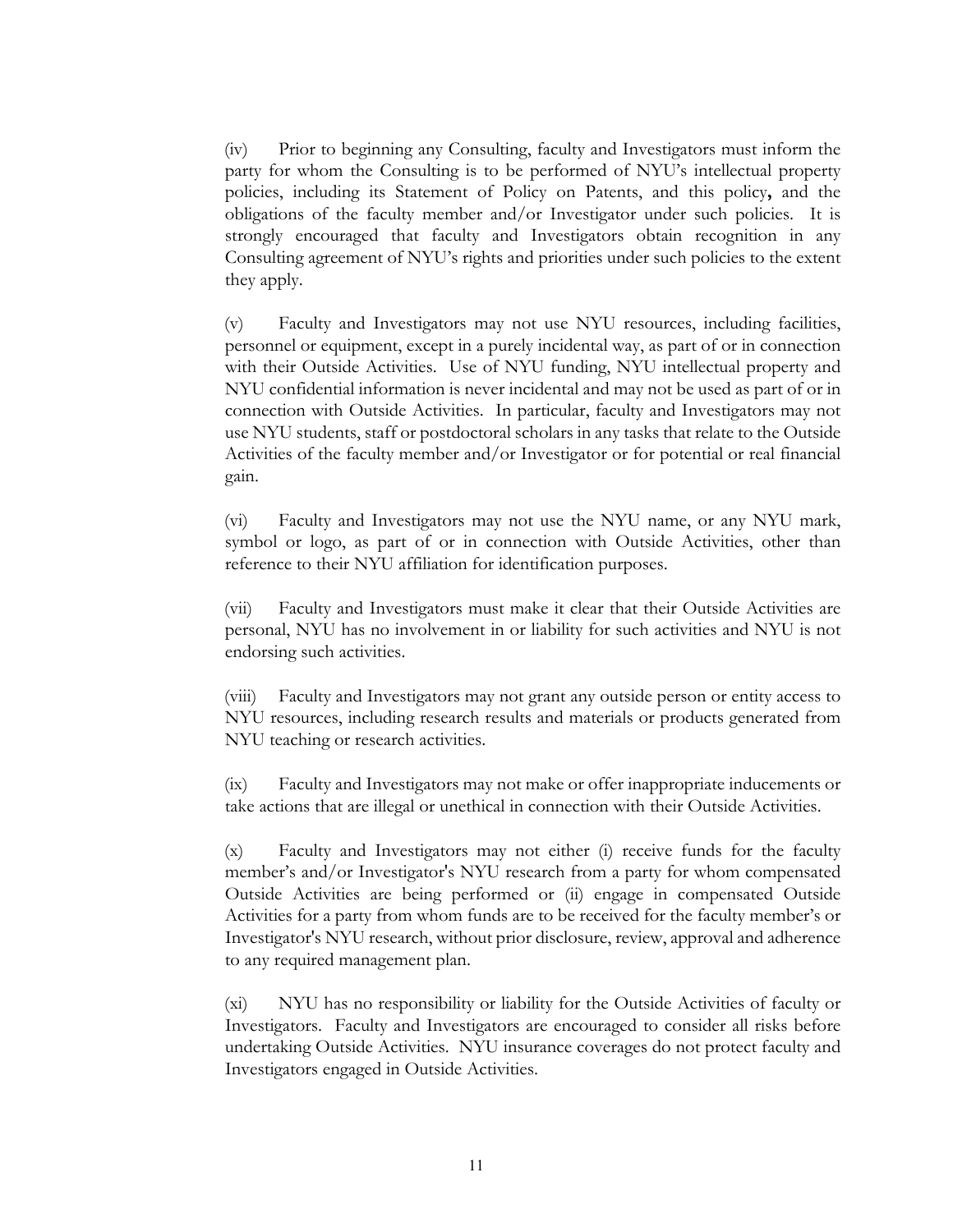(2) Scholarship and Other Academic Activities. The heart of a university is its commitment to academic values and the failure of faculty and Investigators to carry on scholarship and other academic activities in an ethical and appropriate manner can damage NYU's reputation and otherwise harm the NYU community, creating a Conflict of Interest. Consistent with NYU's mission and its prevailing academic ethos, faculty and Investigators are expected to foster an atmosphere of academic freedom by promoting the open and timely exchange of results of scholarly activities, ensuring that their advising of students, fellows, trainees and postdoctoral appointees is independent of personal commercial interests, and informing students and colleagues about outside obligations that might influence the free exchange of scholarly information between them and the faculty member or

Investigator.

Faculty and Investigators must ensure that:

- (a) The results of research or scholarship undertaken at NYU are disseminated on an open and timely basis to the broader scholarly community and public; and
- (b) The academic activities of student, fellows, trainees and postdoctoral appointees are free from the outside personal interests of the faculty member or Investigator; and
- (c) The work of students, fellows, trainees, postdoctoral appointees, and others is not inappropriately used in the course of a faculty member's or Investigator's outside obligations. To this end, faculty members and Investigators should be open about their involvements with and obligations to outside third parties who could benefit from the work or ideas of their students, staff and colleagues. Similarly, students, staff and faculty collaborators should have access to information about the sources of funds that support their research and their contributions to such research should be properly credited; and
- (d) They have made a sufficient contribution under pertinent professional academic standards to warrant the authorship credit to be given them; and they must not permit their identification as an author of a publication that they know or should know was written by sources who are not properly identified and credited (i.e., ghostwritten).

For further information see the NYU Guidelines for Sponsored Research (Faculty Handbook), http://www.nyu.edu/about/policies-guidelines-compliance/policies-andguidelines/facultyhandbook.html.

- (3) Activities Creating a Conflict of Interest. The following activities create a Conflict of Interest
	- (a) Improper Use of NYU Resources. NYU facilities, personnel and other resources are provided to further NYU's educational, administrative, research, clinical and other goals. These resources may not be used for personal use, including Outside Activities, except in a purely incidental manner. Personal use may not adversely affect work performance or add more than a negligible amount to the cost of these resources for NYU. All such incidental or other personal use must be in accordance with all NYU policies, including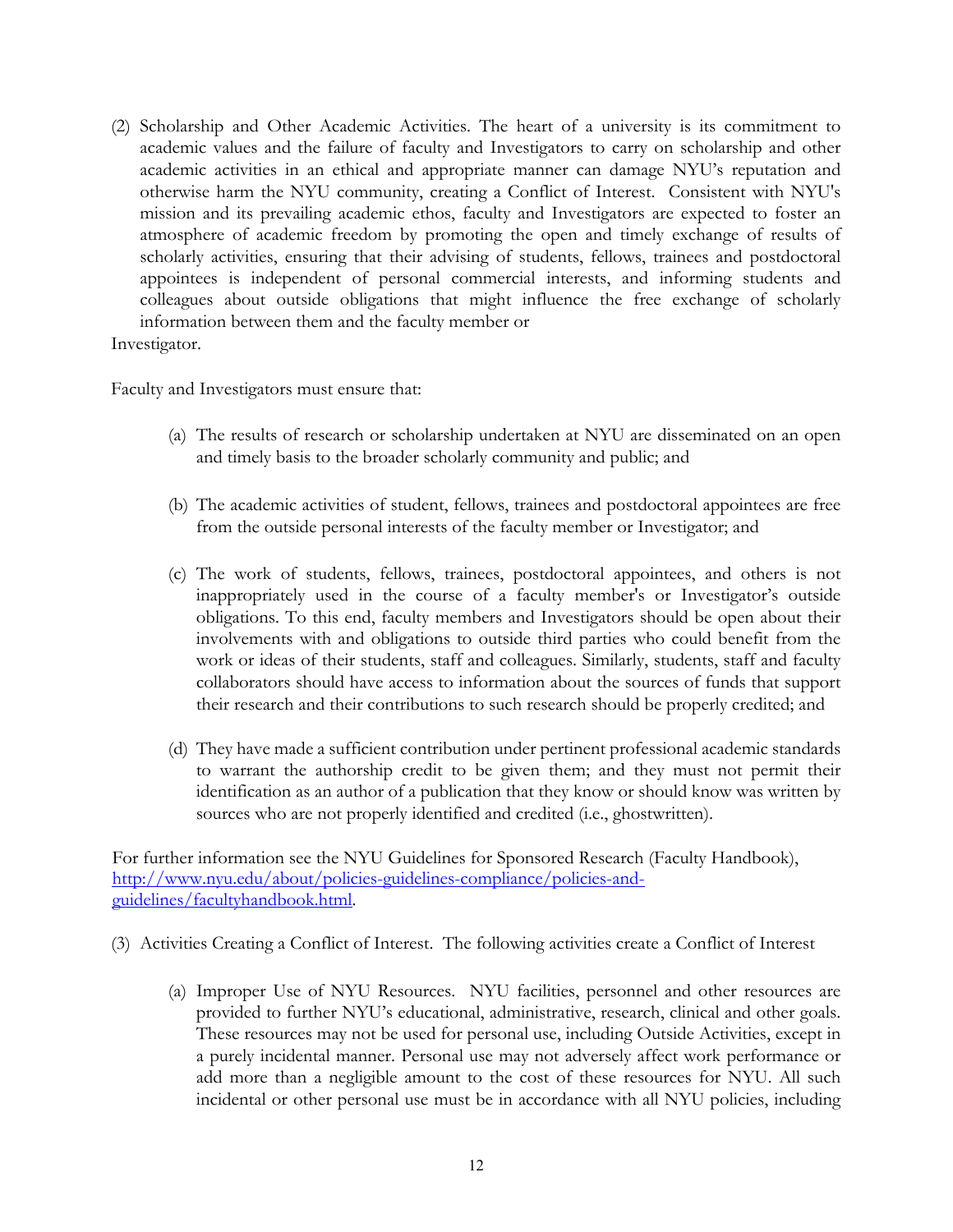this policy and policies of the relevant School. The personal use, including in Outside Activities, of NYU funding or NYU intellectual property is never permitted and is never considered purely incidental. NYU does not ensure the security or privacy of any faculty work arising from personal use of NYU resources.

- (b) Obtaining, Using or Disclosing NYU Confidential Information.
	- (i) Obtaining, using or disclosing NYU confidential information for direct or indirect personal interest, profit or advantage or, for a purpose that may be detrimental to NYU.
	- (ii) Use of NYU confidential information for a purpose that is not authorized by NYU or disclosure of NYU confidential information to a person who or entity that is not authorized by NYU to receive it.

For purposes of this policy, NYU confidential information includes, but is not limited to: medical, personnel, security, academic, background check, conflict of interest, identifiable biometric records and other non-public information about individuals; business records; contracts and business terms; business and donor relationships; computer system passwords and security codes; proprietary and competitively sensitive information, including non-public information about anticipated material requirements, price actions, programs, and selection of contractors and subcontractors in advance of official announcements; unpublished grant proposals, non-public research data, manuscripts and correspondence; non-public financial, procurement, health-safety, audit, insurance and claims information; and non-public information relating to internal investigations, prelitigation and litigation and administrative agency charges, audits and inquiries; and other information whose confidentiality is protected by law or NYU policies.

- (c) Failing to Disclose and Assign Inventions and Discoveries*.* Inventions and discoveries by faculty members, Investigators and others subject to NYU's *Statement of Policy on Patents*, http://www.nyu.edu/about/policies-guidelines-compliance/policiesandguidelines/faculty-handbook.html), must be disclosed and assigned on a timely basis in accordance with the terms of that Statement of Policy as in effect from time to time.
- (d) Competing with NYU.
	- (i) Engaging in activities that are in direct competition with NYU.
	- (ii) Holding, directly or indirectly, an ownership or other financial interest (such as a royalty interest) or having an Employment/Management/Fiduciary Role in an enterprise that is a competitor of NYU or promoting the interests of such enterprise at NYU. Holding, directly or indirectly, an Ownership Interest will not, by itself, be deemed to be a Conflict of Interest where: the interest is in an enterprise held through a diversified investment vehicle (such as a broad-based mutual fund or exchange traded fund) in which neither the faculty member or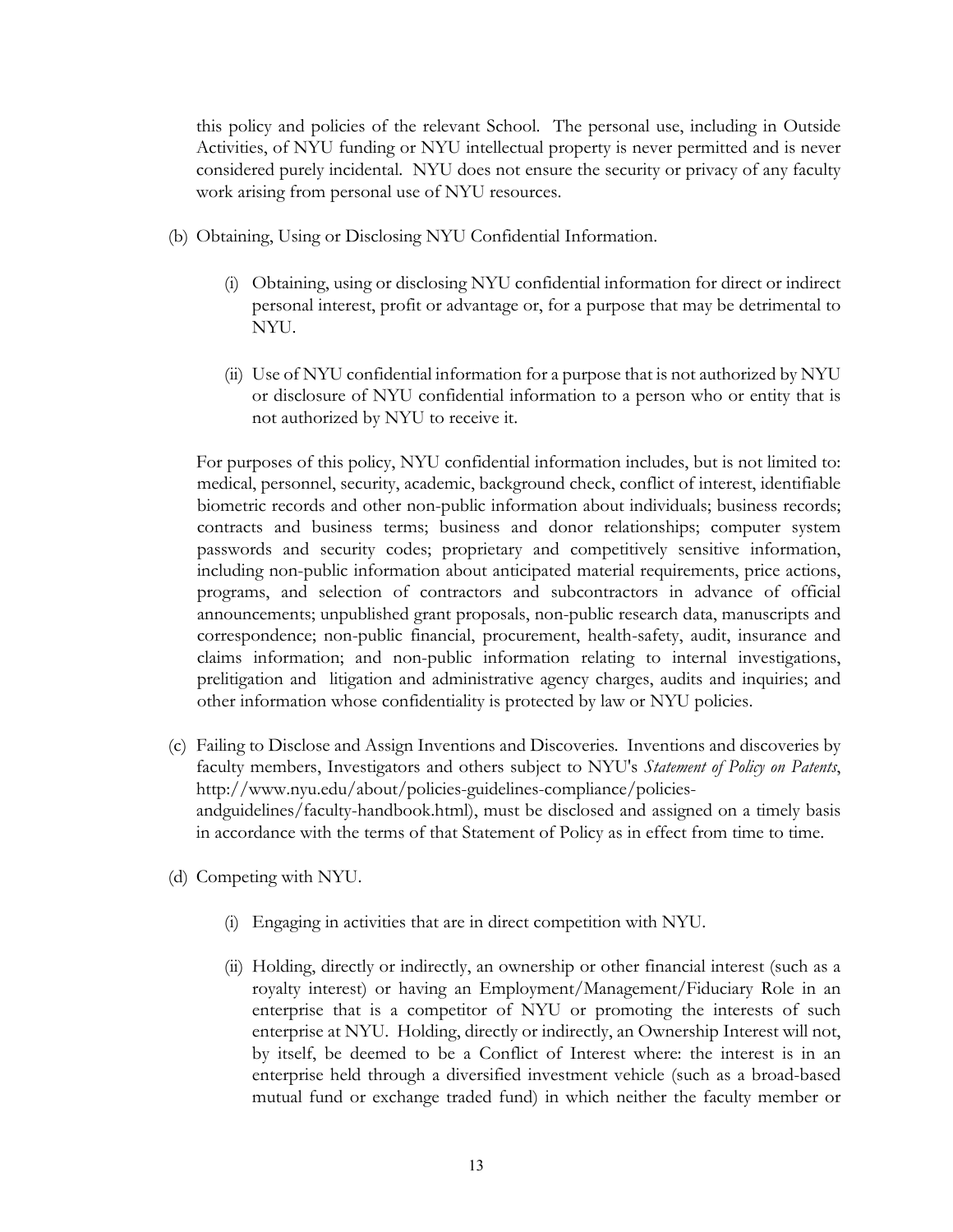Investigator, or his or her Immediate Family Members, collectively, has a 15% or greater direct or indirect interest; or where the interest is held in publicly-traded securities in which neither the faculty member or Investigator, or his or her Immediate Family Members, collectively, holds directly or indirectly securities valued in excess of \$5,000 or that represent more than a 5% interest of any class of a company's stock or shares;

- (e) Business Arrangements for Personal Benefit. Participating, directly or indirectly, in the selection, award or administration (including attempting to influence the purchase of products or services as through a recommendation or involvement in the subsequent performance of the business arrangement) of any business arrangement involving NYU and an enterprise in which the faculty member or Investigator holds, directly or indirectly, an ownership or other financial interest (such as a royalty interest) or has an Employment/Management/Fiduciary Role.
- (f) Gifts Intending to Influence. Accepting gifts (including entertainment), a loan (other than an arm's length loan made in the ordinary course of business from a banking or other financial institution) or a favor of more than nominal value from any person or entity with a business relationship, or seeking to have a business relationship with, NYU or its faculty, employees, students, alumni or patients if the offer or acceptance of the gift could reasonably be viewed as intended to influence the business relationship.
- (g) Failure to strictly comply with NYU policies and other rules, regulations and standards of conduct.

Examples of specific Conflicts of Interest intended to illustrate certain of the principles described in this Section IV.C. are set forth in Exhibit A to this policy.

D. Circumstances Under Which Conflicts of Interest May Be Permitted

It is recognized that certain Conflicts of Interest may arise in situations in which a faculty member or Investigator does not know or have reason to know of the conflict. In such situations the person should disclose the Conflict of Interest immediately upon learning of it. While Conflicts of Interest must be disclosed, they normally will be permitted where they are a minor, but an inseparable, part of a larger business relationship, or as a practical matter cannot realistically be eliminated, provided they are highly unlikely to pose a significant Conflict of Interest and the faculty member or Investigator is not in a position to influence NYU in its decision-making regarding the transaction or to benefit from NYU's transaction with the outside entity.

In considering whether a Conflict of Interest arising from a faculty member's or an Investigator's Outside Activities may be permitted, favorable factors include:

(a) The faculty member or Investigator fully disclosing in advance to NYU the material facts of the proposed Outside Activity, including the specific financial interest(s) and/or role(s) the faculty member or Investigator proposes to undertake;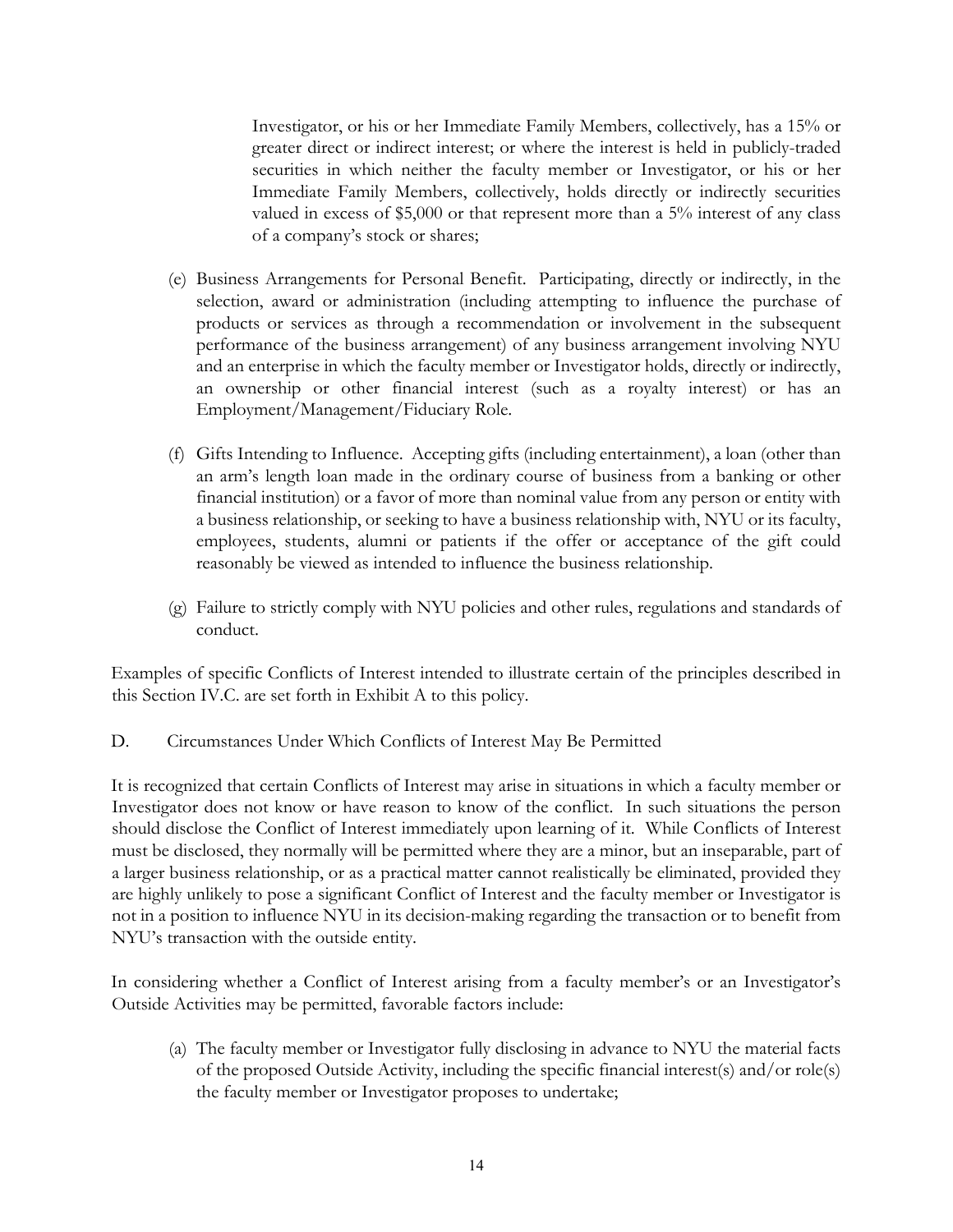- (b) The faculty member or Investigator refraining from voting or exercising any personal influence whatsoever in connection with the selection, award or administration of any matter that gives rise to a Conflict of Interest;
- (c) The faculty member or Investigator otherwise avoiding participating in any dealings between NYU, or its faculty, employees, students, alumni or patients, and the person, entity or company with whom or in which the faculty member or Investigator (or Immediate Family Member) has a financial interest or an Employment/Management/Fiduciary Role, including with respect to the selection of such person, entity or company as a vendor or business partner of NYU (or as a supplier of goods or services to NYU faculty, employees, students, alumni or patients) or the subsequent award or administration;
- (d) The Outside Activities are conducted on an arm's length basis at fair market value; and
- (e) NYU determines in accordance with Section V of this policy that the Conflict of Interest is not inconsistent with the best interests of NYU.

Where a Conflict of Interest arising from a faculty member's or Investigator's Outside Activities is permitted, the permission may be conditioned on adherence to a specified management plan.

#### E. Training

All NYU faculty members and Investigators need to be familiar with this policy and may be required by their School Dean or the Provost (the Executive Vice President for Health in the case of the Schools of Medicine, Dentistry and Nursing) to complete training regarding this policy and their responsibilities regarding activities that may constitute a Conflict of Interest.

#### **V. PROCEDURES: DISCLOSURES, REVIEW AND RESPONSIBILITIES**

The responsibility in the first instance for determining whether an activity presents a Conflict of Commitment or Conflict of Interest rests with the faculty member or Investigator concerned. If there is any reasonable doubt as to whether an activity may constitute such a conflict, or there is a question about whether an activity is permitted under this policy, the faculty member or Investigator must disclose the actual, potential or appearance of conflict to and seek guidance from his or her department chair or School Dean, or the office of the Provost (the Executive Vice President for Health in the case of the Schools of Medicine, Dentistry, and Nursing) or the Office of the General Counsel. Conflicts must be disclosed in writing; and any waiver of the conflict or management plan must be reduced to writing.

#### A. Disclosures

(1) Faculty and Other Investigators: Annual Disclosures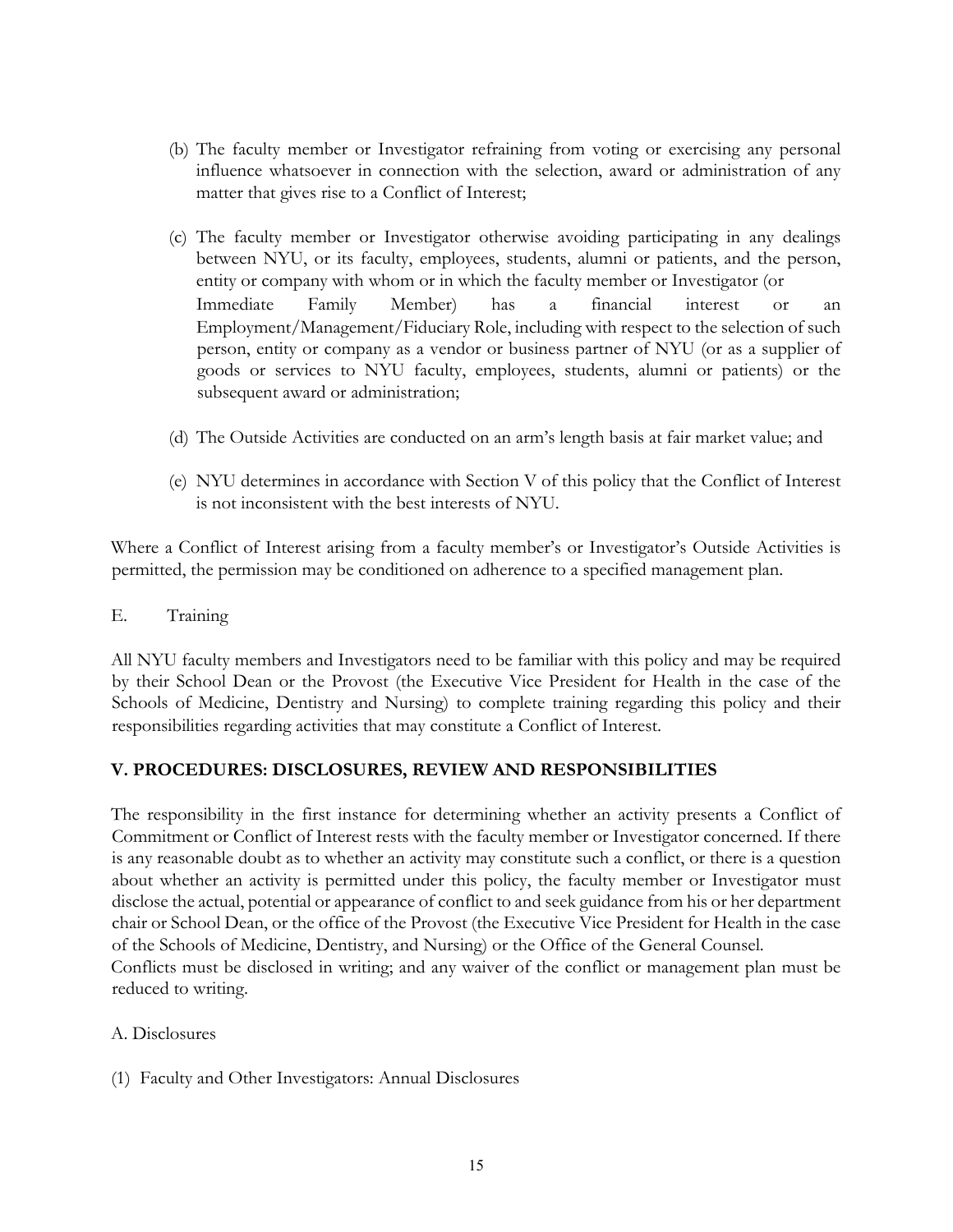On an annual basis, all full-time faculty, persons identified by the Office of the Provost as Investigators (through processes it determines) and others as requested by a School Dean or the Office of the Provost must complete and submit to their School Dean the applicable annual disclosure form then in effect, which form will refer faculty and Investigators and, where applicable, others to this policy and any related policies of the applicable School (including the availability of this policy and any applicable School policy on the NYU website). Such annual disclosure form requires, among other matters: (a) certification of compliance with this policy and related policies of the applicable School; (b) disclosure of information about the faculty member's or Investigator's or other's (and his or her Immediate Family Members) Outside Activities and other personal, professional, financial, ownership or other interests (including Ownership Interests and Remuneration) that could reasonably be relevant to assessing whether there might be a Conflict of Interest as described in Section IV of this policy and in the Addendum for Conflicts of Interest in Research and Other Sponsored Projects; and (c) in the case of faculty, disclosure of information pertinent to a Conflict of Commitment as described in Section III of this policy*.* Unless required under the implementation of this Policy by the faculty member's School, disclosures of uncompensated scholarly and professional activities performed in connection with a faculty member's appointment to NYU, such as lectures or seminars sponsored by governmental or non-profit entities, service on advisory committees or review panels for government or non-profit entities, including professional associations, and services on the editorial board of a journal in the field of the faculty member's appointment, will not be required in the annual disclosure form.

Such disclosures will be reviewed according to procedures described in Section V.B below.

(2) Faculty and Other Investigators: Research and Other Sponsored Projects: Reporting Requirements

Each time a faculty member or other Investigator is planning to participate in proposed Research and Other Sponsored Projects, the faculty member and each other Investigator involved with the proposed Research and Other Sponsored Projects must make the disclosures required by Section IV.A of the Addendum on Conflicts of Interest in Research and Other Sponsored Projects.

(3) Faculty and Other Investigators: Ad Hoc Disclosures

Faculty members and Investigators have a duty to disclose to the School Dean on an ad hoc basis current, proposed or pending situations that may raise questions of Conflict of Commitment or Conflict of Interest, in advance of the conflict arising if possible, and otherwise as soon as such situations become known to the faculty member or Investigator. Each time a faculty member or Investigator proposes to engage in a transaction (e.g., gift, technology licensing arrangement, purchase, etc.) with a person or entity as to which the faculty member or Investigator would have a Conflict of Interest as described in Section IV of this policy, the faculty member or Investigator must disclose the matter to the School Dean on an ad hoc basis.

NYU may require a faculty member or Investigator to complete an ad hoc conflict disclosure form at any time.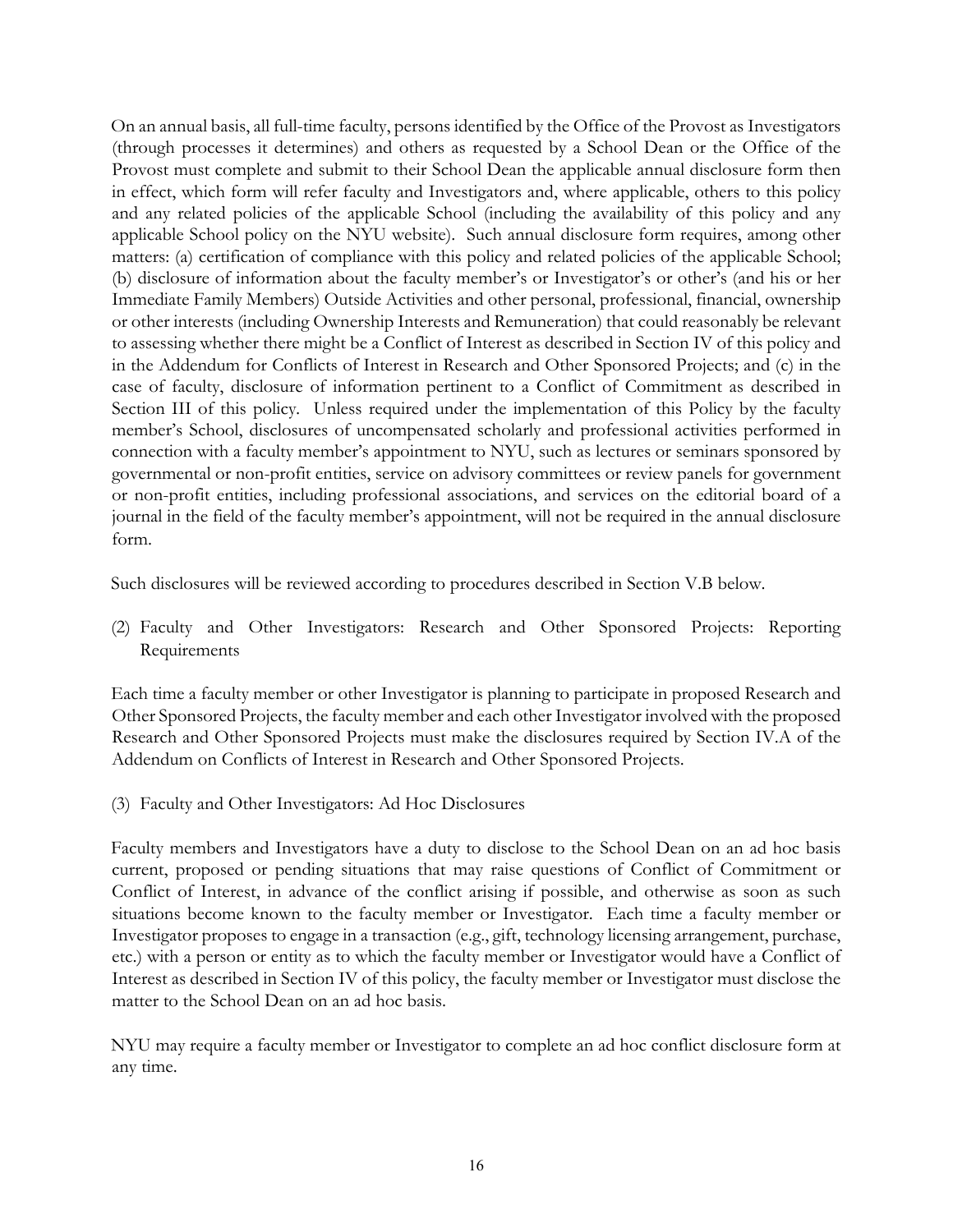Such disclosures will be reviewed according to procedures described in Section V.B below.

Conflicts must be disclosed in writing; and any waiver of the conflict or management plan must be reduced to writing.

#### B. Review Procedures

(1) Review of Annual and Ad Hoc Disclosures

Annual disclosures and ad-hoc disclosures will be reviewed by the School Dean in accordance with the procedures approved for the School by the Provost (the Executive Vice President for Health in the case of the Schools of Medicine, Dentistry and Nursing). Such procedures may provide that the School Dean forward any disclosure that presents a Conflict of Interest or a Conflict of Commitment to a Faculty Advisory Committee on Conflict of Interest and Conflict of Commitment, as described in Section V.C. below (a "Committee"). For any matter referred to it, the Committee will make a recommendation to the School Dean and/or the Provost (the Executive Vice President for Health in the case of the Schools of Medicine, Dentistry and Nursing) regarding the existence and extent of a Conflict of Interest and, as appropriate, a proposed resolution to manage or eliminate any Conflict. See Section IV.B. above regarding the management of Conflicts of Interest. Conflicts must be disclosed in writing; and any waiver of the conflict or management plan must be reduced to writing.

(2) Review of Research and Other Sponsored Projects Disclosures

Disclosures associated with Research and Other Sponsored Projects will be reviewed in accordance with Section IV.B of the Addendum on Conflicts of Interest in Research and Other Sponsored Projects. Conflicts must be disclosed in writing; and any waiver of the conflict or management plan must be reduced to writing.

#### C. Responsibilities

(1) Faculty Advisory Committees on Conflict of Interest and Conflict of Commitment

The Provost may establish a Faculty Advisory Committee on Conflict of Interest and Conflict of Commitment when the Provost believes it would be useful to do so; a School Dean or the Senior Vice Provost for Research (the EVP for Health with respect to the Schools of Dentistry and Nursing) may ask the Provost to establish such a Committee when the person believes such a Committee would be useful. The task of such a Committee may include reviewing all referrals of identified Conflict of Interest or Conflict of Commitment that have been referred by School Deans or another source in accordance with this policy. A Committee's role is advisory to the School Deans and to the Senior Vice Provost for Research, except in the Schools of Dentistry and Nursing, where the Committee's role is advisory to the School Dean and the Executive Vice President for Health.

In addition to the Committees contemplated by this policy, each School Dean may establish separate conflict of interest committee(s), which may be faculty/Investigator advisory committees, to review other conflicts under the policies of the relevant School.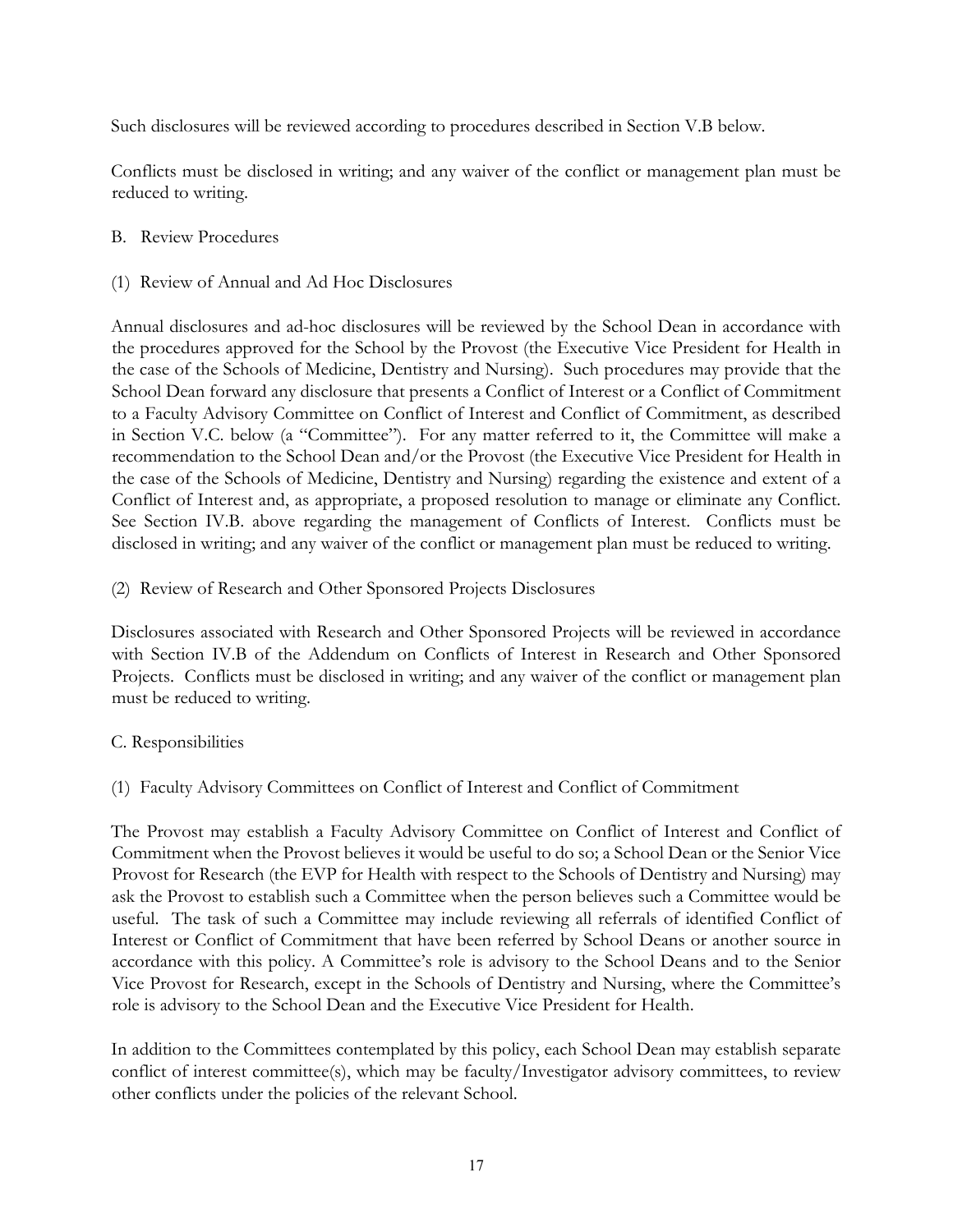(2) Responsibility of the Senior Vice Provost for Research

The Provost has designated the Senior Vice Provost for Research as the Provost's representative for managing this policy and its implementation at Schools other than the Schools of Medicine, Dentistry and Nursing. The Senior Vice Provost for Research will resolve any disagreements between a School Dean and the appropriate Committee.

(3) Responsibility of the Executive Vice President for Health

The Provost has designated the Executive Vice President for Health as the representative for managing this policy and its implementation for the Schools of Medicine, Dentistry and Nursing. The Executive Vice President for Health will resolve any disagreements between a School Dean and the appropriate Committee.

(4) Responsibility of the School Deans (other than the Dean of the School of Medicine)

The School Deans are responsible for establishing procedures to implement this policy, to provide any mandatory training, and to ensure timely collection and review of their faculty's and Investigators' annual and ad hoc disclosures. School Deans will refer disclosures of actual, potential or appearance of conflicts in accordance with the procedures of the School approved by the Provost (the Executive Vice President for Health in the case of the Schools of Medicine, Dentistry and Nursing) and work, if necessary, with an applicable Committee or the Senior Vice Provost for Research (Executive Vice President for Health in the case of the Schools of Medicine, Dentistry and Nursing), to ensure that all conflicts are eliminated or managed.

Each School Dean will provide a report annually to the Provost (and also to the Executive Vice President for Health in the case of the Schools of Dentistry and Nursing) on their School's compliance with this policy. Such report will include the number of annual disclosures required to be filed by the faculty and other Investigators of that School, the number received and reviewed, and the outcome of the reviews; the number of disclosures reporting Conflicts of Interest and Conflicts of Commitment, and the outcome of those reviews; and other information requested by the Provost (Executive Vice President for Health in the case of the Schools of Dentistry and Nursing).

(5) Responsibility of the Dean of the School of Medicine

In recognition of the unique significance of conflicts at an integrated academic medical center, the Provost and Executive Vice President for Health have delegated broad authority to the Dean of the School of Medicine to interpret the principles outlined in this policy for implementation in connection with all matters under this policy arising out of the School of Medicine. As is the case for all NYU policies, the Dean of the School of Medicine may introduce additional restrictions to this policy in order to implement the principles outlined above.

The Dean of the School of Medicine will provide a report annually to the Provost and the Executive Vice President for Health on the School of Medicine's compliance with this policy. Such report will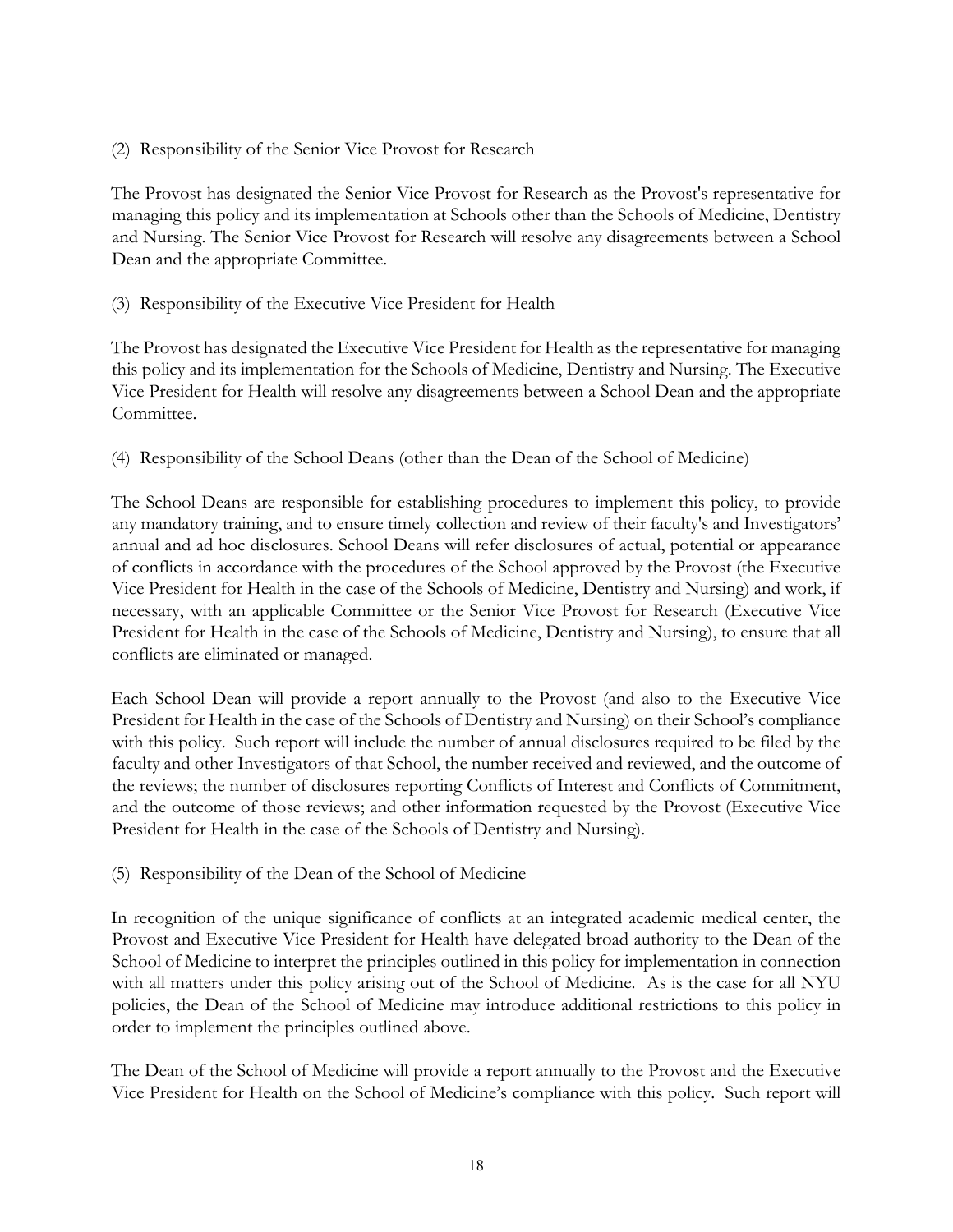include the number of annual disclosures required to be filed by the faculty and other Investigators of the School of Medicine, the number received and reviewed, and the outcome of the reviews; the number of disclosures reporting Conflicts of Interest and Conflicts of Commitment, and the outcome of those reviews; and other information requested by the Executive Vice President for Health.

#### D. Appeals

Should a faculty member or an Investigator or other person a School Dean or the Office of the Provost has made subject to this policy wish to appeal a decision made by a School Dean on any matter contemplated by this policy, the faculty member or Investigator or other person may present the appeal to the Provost (the Executive Vice President for Health in the case of the Schools of Medicine, Dentistry and Nursing), who will consider the case in consultation with the School Dean and, at his or her discretion, an appropriate Committee as contemplated by this policy.

#### E. Enforcement

Violations of this policy are subject to disciplinary action, up to and including termination of employment or association with NYU, in accordance with the NYU disciplinary policies and procedures applicable to the respective faculty member or Investigator as set forth in the Faculty Handbook and/or the applicable NYU rules for the category of person involved, including in the applicable policies and procedures of the relevant Schools.

For matters related to Research and Other Sponsored Projects, additional enforcement provisions are set forth in Section IV.E. of the Addendum on Conflicts of Interest in Research and Other Sponsored Projects.

#### F. Record Retention

Records related to this policy will be maintained in accordance with NYU's Retention and Destruction of Records Policy as in effect from time to time. For matters related to Research and Other Sponsored Projects, additional record retention requirements are set forth in Section IV.F. of the Addendum on Conflicts of Interest in Research and Other Sponsored Projects.

Exhibit A

# **Examples of Conflict of Interest**

The following are examples of specific Conflicts of Interest intended to illustrate certain of the principles described in Section IV above: Additional examples of Conflicts of Interest are set forth in Section V. of the Addendum on Conflicts of Interest in Research and Other Sponsored Projects.

(1) A faculty member or Investigator proposes to take a Consulting position to assist an organization that seeks to compete directly with an NYU program. For example, a faculty member in the School of Medicine proposes to take a Consulting position with a major academic medical center in NYC in a clinical area that competes directly with NYU or a faculty member proposes to take a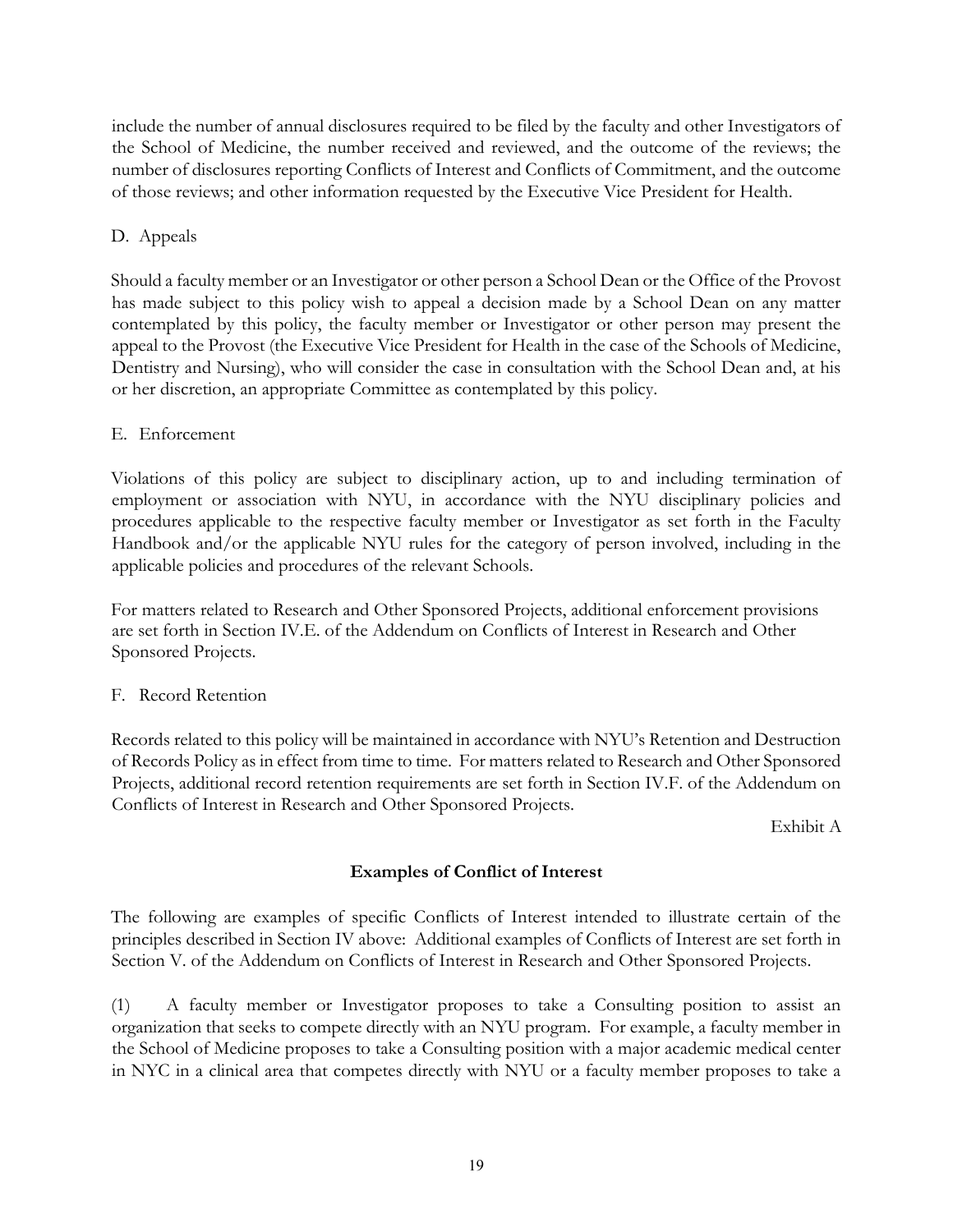Consulting position to assist a major university in its efforts to establish a campus that would compete with one of NYU's comprehensive campuses.

(2) A faculty member or Investigator accepts a payment from a company with which the faculty member or Investigator recommends NYU contract.

(3) A faculty member or Investigator proposes that NYU enter into a business transaction with an entity in which the faculty member or Investigator (or his or her Immediate Family Member) has an Ownership Interest.

(4) A faculty member or Investigator proposes that NYU use or purchase a product, which would result in an economic benefit to the faculty member or Investigator or an Immediate Family. For example, a faculty member advocates the use of software the faculty member created prior to joining NYU and as to which the faculty member receives a royalty based on the commercial use of the software.

(5) A faculty member or Investigator proposes to accept a gift (which includes entertainment) from an entity that is seeking to sell a product to NYU and as to which the faculty member's or Investigator's view of the product may be solicited before a purchasing decision is made by NYU.

(6) A faculty member or Investigator proposes that NYU enter into a technology licensing arrangement with an entity in which the faculty member or Investigator or an Immediate Family Member serves on the board of directors or is employed.

(7) A faculty member or Investigator proposes that NYU hire or contract with a member of his or her family for a position that is within his or her direct or indirect supervision or control. NYU's employment of a family member must be in accordance with NYU's *Policy on the Employment of Members of the Same Family*.

(8) A faculty member or Investigator proposes to undertake or orient his or her research at NYU to serve the private interests of an outside firm without disclosure and permission.

(9) A faculty member or Investigator proposes to share unpublished data from NYU research with a company as part of a consulting engagement or in discussions about a proposed consulting engagement.

(10) A student is a principal in a company and offers his or her professor compensated work with that company, or offers to engage the professor after the course is completed.

(11) A faculty member or Investigator proposes that NYU offer its employees or alumni an insurance policy with a company in which the faculty member or Investigator or an Immediate Family Member serves on the board of directors.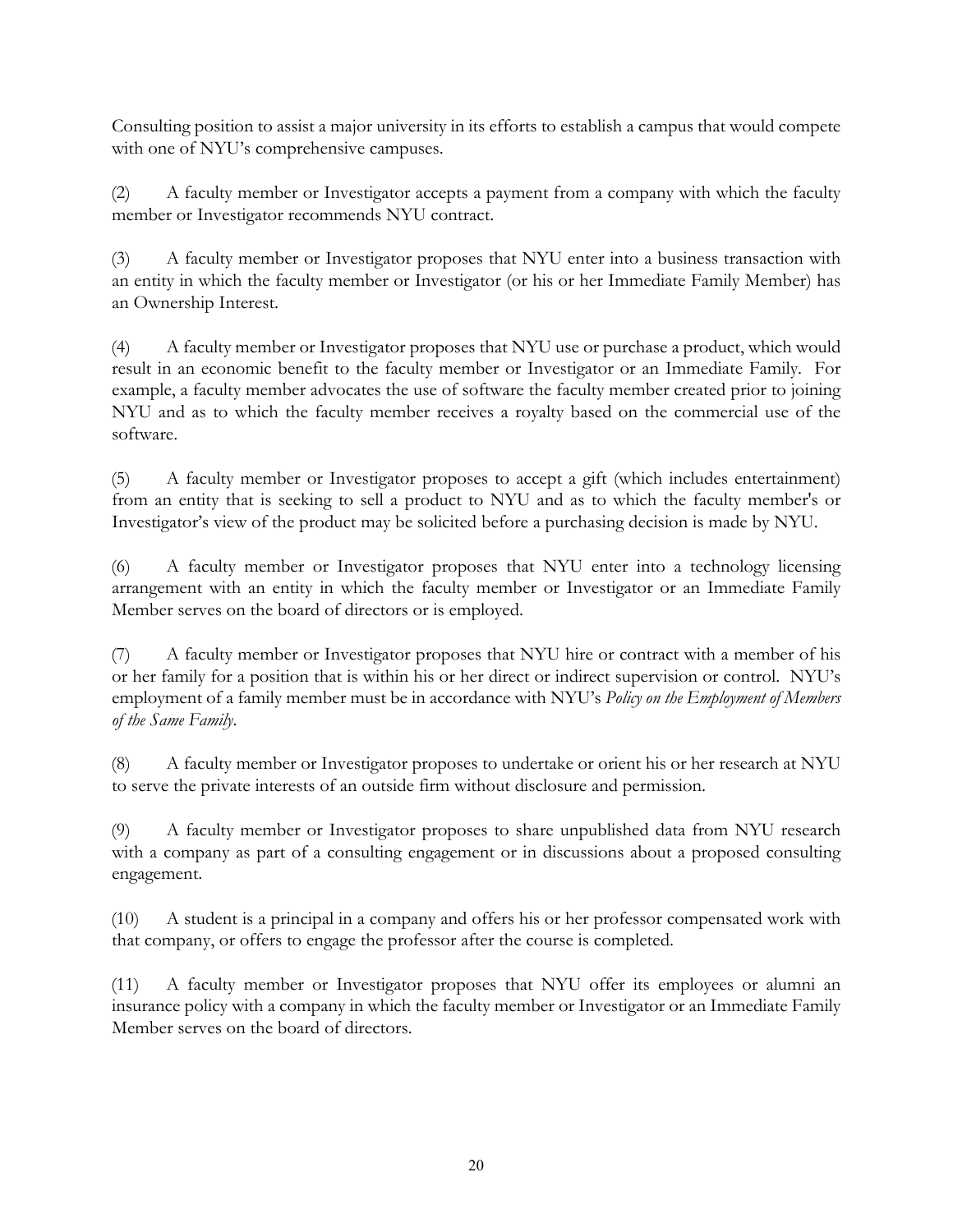#### **Addendum on Conflicts of Interest in Research and Other Sponsored Projects**

This addendum supplements the Policy on Academic Conflict of Interest and Conflict of Commitment (referred to in this Addendum as the "policy") with respect to Conflicts of Interest in Research and Other Sponsored Projects. It is intended, without reference to the other provisions of the policy or other NYU policies, to meet NYU's obligations to maintain a policy on financial conflicts of interest in research funded by federal sponsoring agencies (including the Public Health Service of the U.S. Department of Health and Human Services and the National Science Foundation).

This addendum applies to all Investigators of Research and Other Sponsored Projects, where "Research and Other Sponsored Projects" means research projects conducted at or under the auspices of NYU, whether or not externally funded, and externally-funded training or professional service projects conducted at or under the auspices of NYU, and "Investigator" means the principal investigators or program directors, and any other persons, regardless of title or position, who are responsible for the design, conduct or reporting of such projects, or who propose funding for such projects including both members of the University Community and persons doing the foregoing for subgrantees, contractors, collaborators, or consultants. Most but not all Investigators are NYU faculty members. The principles set forth herein also may serve to provide guidance in analogous nonresearch situations.

# **I. GENERAL PRINCIPLES**

NYU has a strong commitment to the principle of open and objective inquiry in the conduct of its research. Investigators participating in research at NYU have a primary obligation to conduct the research free of a Conflict of Interest so as to avoid the tainting or the perception of tainting of the research.

Individual Schools may wish to supplement this addendum with policies applicable to their Investigators. To ensure consistency with NYU policies, such School policies must be approved by the Provost (the Executive Vice President for Health in the case of the Schools of Medicine, Dentistry and Nursing).

# **II. DEFINITIONS**

References in this addendum to the policy refer to the Policy on Academic Conflict of Interest and Conflict of Commitment.

For purposes of this addendum, terms have the meaning as set forth in the policy unless separately defined in this addendum.

A **Conflict of Interest**, as discussed in greater detail in the policy, means any circumstance in which the personal, professional, financial or other interests of an individual (including the Immediate Family Members of the individual) may potentially or actually diverge from, or may be reasonably perceived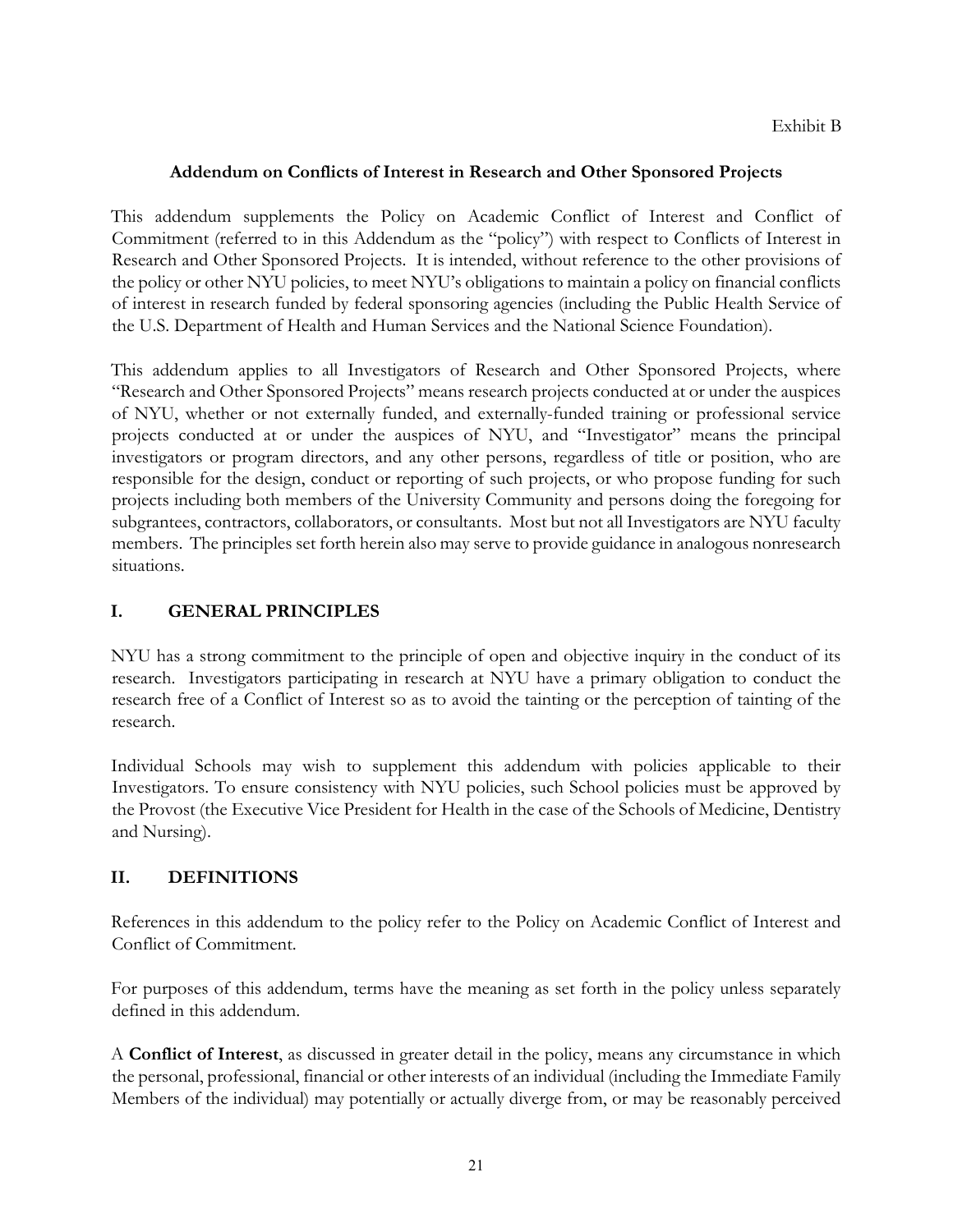as potentially or actually diverging from, his or her professional obligations to NYU and the interests of NYU. A Conflict of Interest may exist whenever an independent observer might reasonably question whether the individual's professional actions or decisions, including the ethical and objective conduct of scholarship, research or clinical care, are determined by considerations of personal gain, financial or otherwise.

**Employment/Management/Fiduciary Role** means a position involving service, in either a personal or representative capacity, as an employee, executive, manager, officer, director, trustee, or equivalent in a business, enterprise or entity other than NYU or an entity that is 50% or more owned or controlled by NYU.

**FCOI** or Financial Conflict of Interest means a Significant Financial Interest that could directly and significantly affect the design, conduct or reporting of a specific Research and Other Sponsored Projects. An FCOI is a Conflict of Interest under the policy.

**Immediate Family Members** include an individual's spouse or domestic partner or person in a civil union or similar relationship, dependent children, and any other family members residing in the same household.

**Institutional Responsibilities** means an Investigator's professional responsibilities on behalf of NYU, including research, research consultation, teaching, professional practice, institutional committee memberships, and service on panels such as institutional review boards or data and safety monitoring boards.

**Principal Investigator, Project Director or Program Director** is the person with **primary**  responsibility for the design, conduct, or reporting of Research and Other Sponsored Projects and for identifying other Investigators on their specific research project at or under the auspices of NYU. All Principal Investigators are NYU faculty members or NYU employees who have been granted an exception under NYU Code 103 Policy Addendum at the Washington Square campus. All Principal Investigators are Investigators.

**Investigator** means any person, including the Principal Investigator, regardless of title or position, who is responsible for the design, conduct or reporting of Research and Other Sponsored Projects. Most, but not all, Investigators are NYU faculty members.

For purposes of this addendum, Investigator also includes outside persons who are responsible for doing any of the foregoing for subgrantees, contractors, collaborators or consultants of NYU Research and Other Sponsored Projects as determined by the applicable School in consultation with the applicable principal investigator or program director. Section III of this addendum outlines the circumstances under which such external Investigators will be required to comply with the pertinent portions of this addendum. Most, but not all, Investigators are NYU faculty members.

**NYU** includes the Schools and other units of NYU, NYU's Global Network University sites, and all University Affiliates (as each term is defined in NYU's Developing University Policies, as amended from time to time).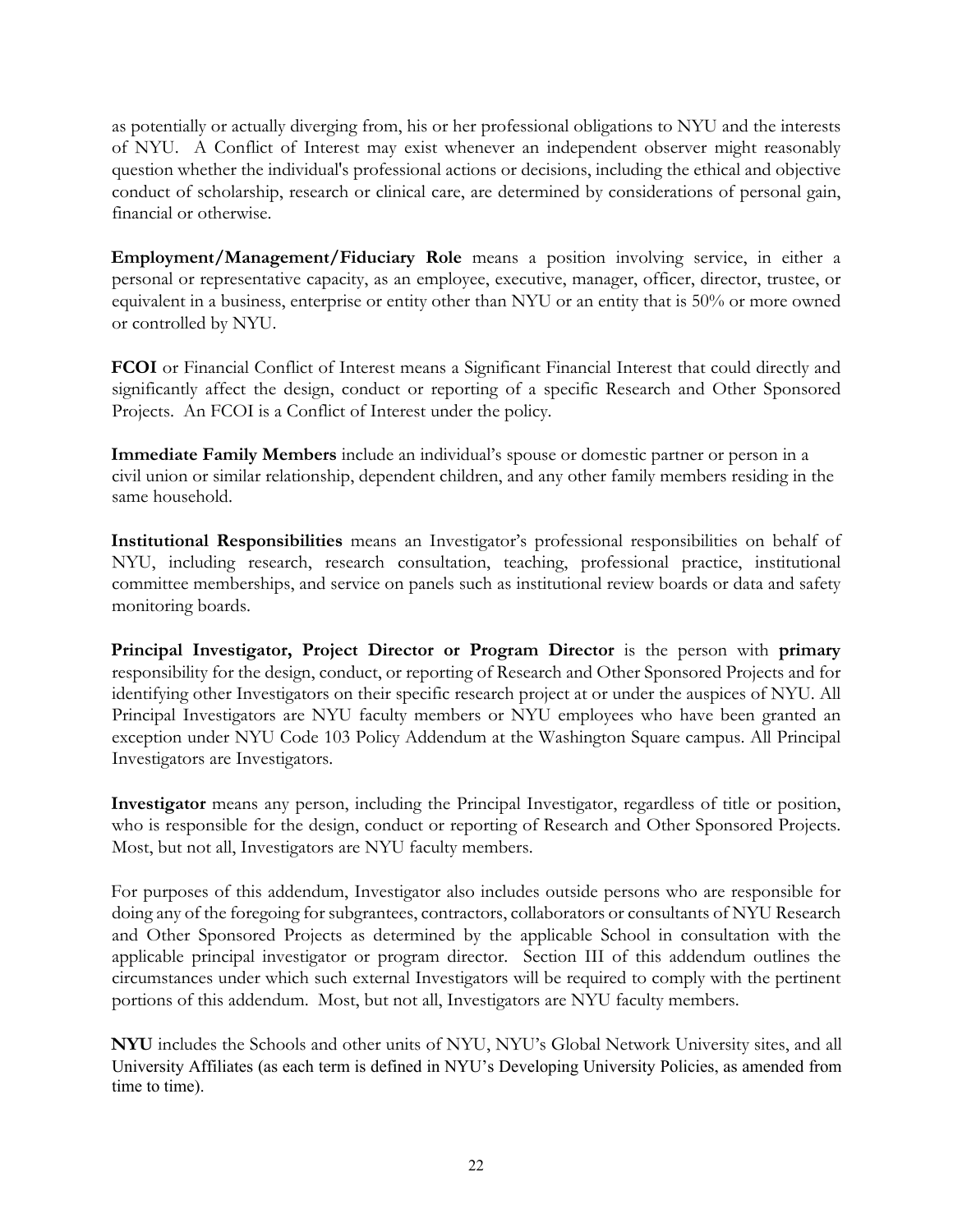**Non-PHS Research and Other Sponsored Projects** means any Research and Other Sponsored Projects that is not funded or proposed to be funded by PHS through any of its organizational units. Non-PHS Research and Other Sponsored Projects will become PHS Research and Other Sponsored Projects if, at any time, PHS funding is obtained or proposed.

**Outside Activities** include any external, remunerated consulting involving an individual's professional competence or other business activities and external professional and academic endeavors, such as public service or *pro bono* work, performed outside of the faculty member's appointment to NYU or an Investigator's employment or association with NYU.

**Ownership Interest** means holding a financial or ownership interest in a business or entity, including stock, stock option, warrant, convertible debt, partnership interest, LLP/LLC interest, or other ownership interest or right to obtain an ownership interest. The value of an Ownership Interest is determined through reference to public prices or other reasonable measures of fair market value where public prices are not available.

**PHS** means the Public Health Service of the U.S. Department of Health and Human Services, and any components of the PHS to which the authority involved may be delegated, including the National Institutes of Health (NIH).

**PHS-Funded Research and Other Sponsored Projects** means any Research and Other Sponsored Projects funded (or proposed to be funded) in whole or in part by PHS through any of its organizational units. PHS-Funded Research and Other Sponsored Projects are subject to the PHS Regulations.

**PHS Regulations** means the regulations issued by the U.S. Department of Health and Human Services (HHS) entitled "Responsibility of Applicants for Promoting Objectivity in Research for which PHS Funding is Sought," (see: http://grants.nih.gov/grants/policy/coi/), as the same may be amended from time to time.

**Reimbursed or Sponsored Travel (applies ONLY to PHS –Funded Research and Other Sponsored Projects and for Non-PHS-Funded Research and Other Sponsored Projects that incorporate the PHS regulations)** means any reimbursed or sponsored travel (i.e. that which is paid on behalf of the Investigator and not reimbursed to the Investigator so that the exact monetary value may not be readily available) related to institutional responsibilities, when aggregated with other financial interests per entity exceeds \$5,000 in the 12 months prior to disclosure. Excludes travel reimbursed or sponsored by a federal, state, or local government agency, an institution of higher education, an academic teaching hospital, a medical center or a research institute that is affiliated with an institution of higher education.

**Remuneration** includes salary and any payment for services not otherwise identified as salary (e.g., consulting fees, honoraria, paid editorial or authorship activities). Income for scholarly and professional activities performed in connection with a faculty member's appointment to NYU from seminars, lectures, teaching engagements or service on advisory committees or review panels sponsored by a federal, state, or local government agency, or an institution of higher education, an academic teaching hospital, a medical center or a research institute that is affiliated with an institution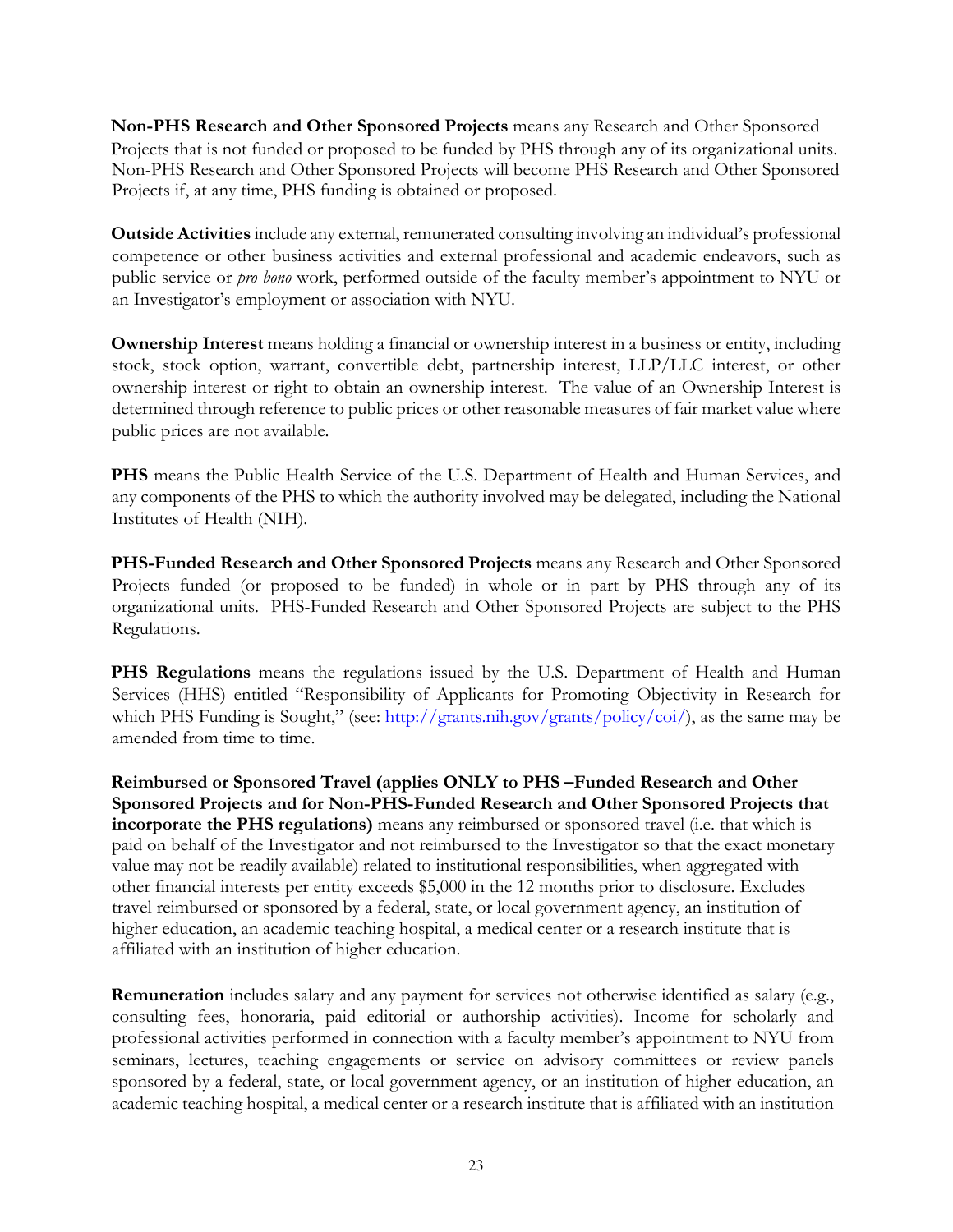of higher education, for scholarly and professional activities performed in connection with a faculty member's appointment to NYU, such as lectures or seminars, editorial or authorship activities, service on advisory committees or review panels (including professional associations), are **excluded** from the definition of Remuneration.

**Research and Other Sponsored Projects** means any research project conducted at or under the auspices of NYU, whether or not externally funded, and any externally-funded training or professional service project conducted at or under the auspices of NYU. Research and Other Sponsored Projects includes any systematic investigation, study or experiment designed to develop or contribute to generalizable knowledge, including basic and applied research (e.g., a published article, book or book chapter) and product development (e.g., a diagnostic test, drug or device), and non-research projects such as training, clinical services, educational conferences, exhibitions, performances, archives, workshops, and library projects for which external funding is received. Research and Other Sponsored Projects includes any such activity for which funding is available from external sources through a grant, contract or agreement, including, but not limited to, research grants, career development awards, center grants, individual fellowship awards, infrastructure awards, institutional training grants, program projects and research resources awards.

**Royalty Income** means any royalty income, licensing income or other proceeds (e.g., payments linked to product sales or other usage and milestone payments), or the written contractual right to receive future royalties, licensing income or other proceeds, directly or indirectly, under a pending or issued patent, license, copyright or other property right, and includes, for purpose of this policy, all income received by the person from NYU in accordance with NYU's intellectual property policies, including its *Statement of Policy on Patents*.

**School** means each NYU school, college and institute that functions similarly to a school or college (such as IFA, ISAW, Courant, CUSP, and the SoE), each NYU comprehensive campus (such as New York, Abu Dhabi, **Shanghai**) and also may include for purposes of this policy other global sites as designated by the Provost.

**School Dean** means the dean, or his or her designee, of each NYU school and college, the director or each NYU institute that functions similarly to a school or college (such as IFA, ISAW, Courant and CUSP) and the Vice Chancellor of each NYU comprehensive campus (such as New York and Abu Dhabi). In the case of other NYU global sites that have faculty and/or Investigators, the Provost may designate someone to fulfill some or all of the duties of a School Dean as described herein with respect to such global sites.

**Significant Financial Interest** has a different meaning for PHS Research and Other Sponsored Projects and for Non-PHS-Funded Research and Other Sponsored Projects that incorporate the PHS Regulations into the funding award terms than it has for other Non-PHS-Funded Research and Other Sponsored Projects.

A. Research and Other Sponsored Projects that incorporate the PHS Regulations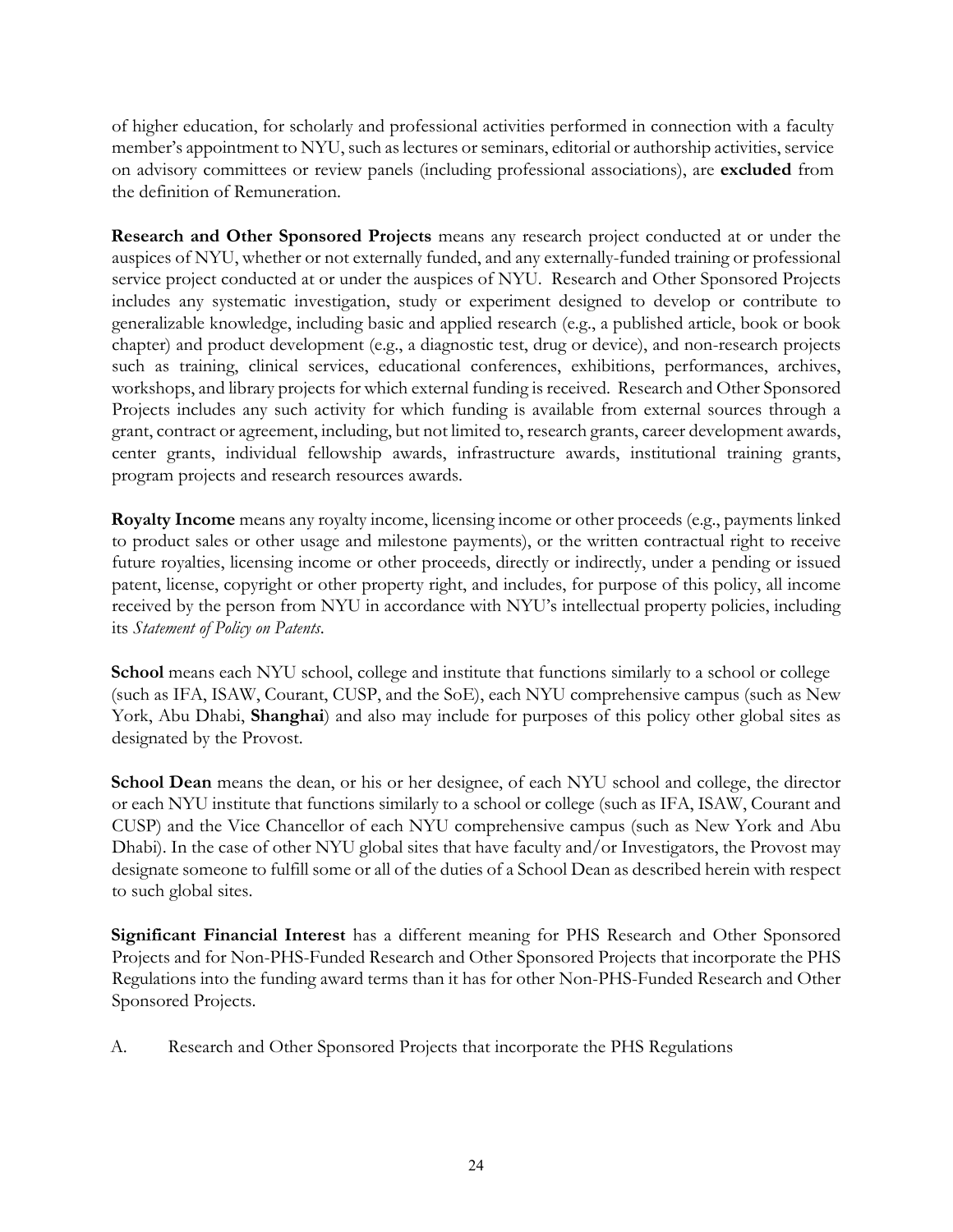For PHS-Funded Research and Other Sponsored Projects and for Non-PHS-Funded Research and Other Sponsored Projects that incorporate the PHS Regulations into the funding award terms, Significant Financial Interest means any financial interest consisting of one or more of the following interests of an Investigator (which also includes those of the Investigator's Immediate Family Members) that reasonably appears to be related to the Investigator's Institutional Responsibilities with NYU:

(1) With regard to any publicly traded entity, a Significant Financial Interest exists if the value of any Remuneration and estimated travel reimbursement and travel paid from Outside Activities received from the entity in the twelve months preceding the disclosure and the value of any Ownership Interest in the entity as of the date of disclosure, when aggregated, exceeds \$5,000; or

(2) With regard to any non-publicly traded entity, a Significant Financial Interest exists if (i) the value of Remuneration and estimated travel reimbursement and travel paid from Outside Activities received from the entity in the twelve months preceding the disclosure, when aggregated, exceeds \$5,000, or (ii) there is any Ownership Interest in the entity; or

(3) Intellectual property rights (e.g., patents or copyrights), royalties from such rights and agreements to share in royalties related to such rights, upon receipt of the Royalty Income related to such rights and interests.

B. Non-PHS Research and Other Sponsored Projects that do not incorporate the PHS Regulations

For Non-PHS Research and Other Sponsored Projects that do not incorporate the PHS Regulations, Significant Financial Interest means a financial interest consisting of one of more of the following interests of an Investigator (which also includes those of the Investigator's Immediate Family Members) in an entity other than NYU that could reasonably appear to be affected by, or might in turn affect, the Non-PHS Research and Other Sponsored Projects:

(1) With regard to any publicly traded entity, the value of any Remuneration from Outside Activities received from the entity in the twelve months preceding the disclosure and the value of any Ownership Interest in the entity as of the date of disclosure, when aggregated, exceeds \$5,000, or (ii) the Ownership Interest as of the date of disclosure exceeds five percent (5%) in any class of the entity's securities; or

(2) With regard to any non-publicly traded entity, (i) the value of Remuneration from Outside Activities received from the entity in the twelve months preceding the disclosure, when aggregated, exceeds \$5,000, or (ii) there is any Ownership Interest in the entity; or

(3) Intellectual property rights (e.g., patents or copyrights), royalties from such rights, and agreements to share in royalties related to such rights; or

C. Both PHS-Funded Research and Other Sponsored Projects and Non-PHS-Funded Research and Other Sponsored Projects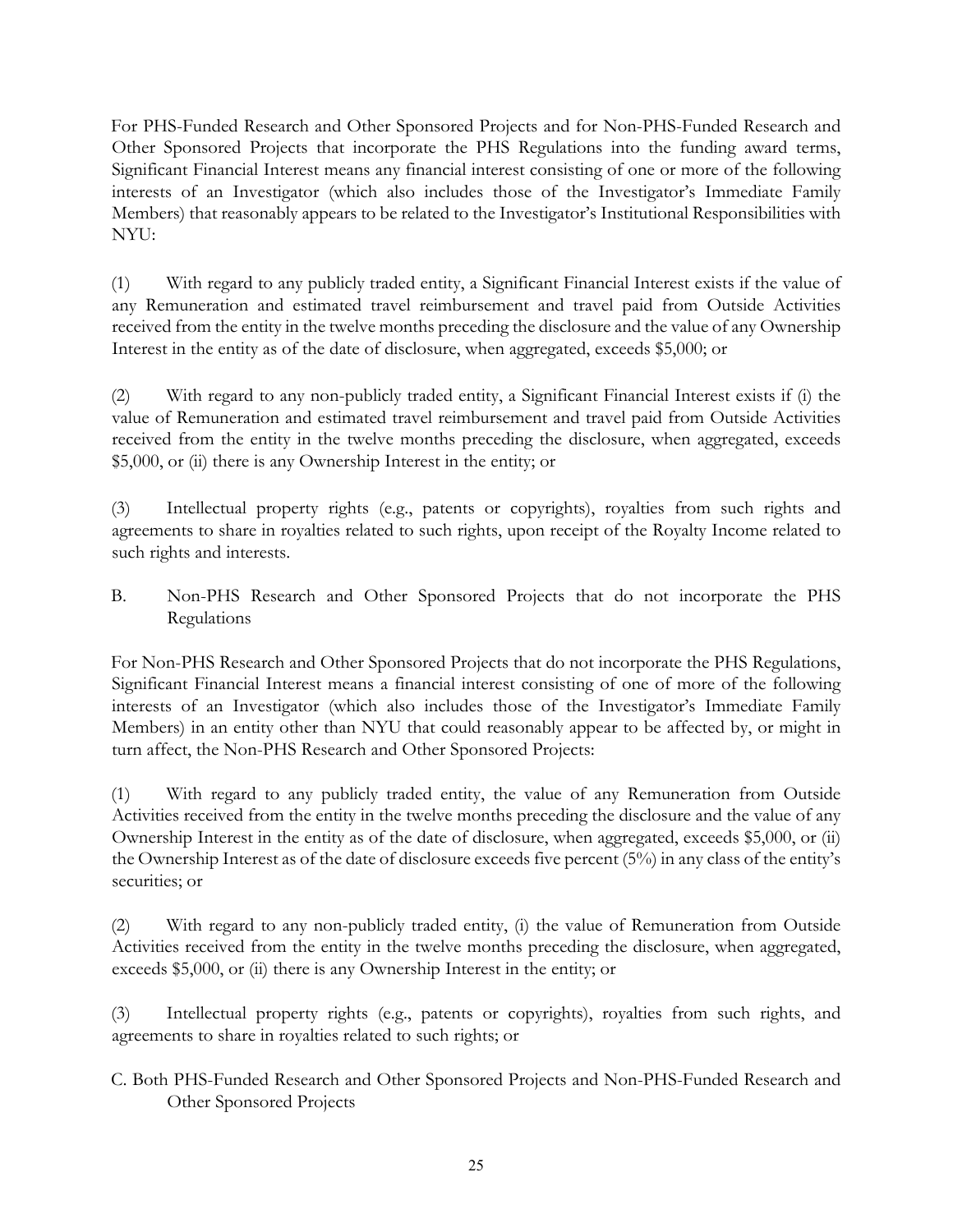For both PHS-Funded Research and Other Sponsored Projects and Non-PHS-Funded Research and Other Sponsored Projects, the following types of financial interests are excluded from the definition of Significant Financial Interest:

(1) Salary, royalties, or other remuneration paid by NYU while the recipient is currently employed or otherwise appointed by NYU;

(2) Income from diversified investment vehicles, such as broad-based mutual funds and exchange traded funds, as long as the Investigator, or his or her Immediate Family members, collectively, do not have a 15% or greater direct or indirect interest in the vehicle and do not have an Employment/Management/Fiduciary Role in the vehicle;

(3) Income from seminars, lectures, or teaching engagements sponsored by a federal, state, or local government agency, an institution of higher education as defined at 20 U.S.C. 1001(a), an academic teaching hospital, a medical center or a research institute that is affiliated with an institution of higher education;

(4) Income from service on advisory committees or review panels for a federal, state, or local government agency, or an institution of higher education as defined at 20 U.S.C. 1001(a), an academic teaching hospital, a medical center or a research institute that is affiliated with an institution of higher education; and

(5) Interests in and Remuneration from a publicly traded entity where the total aggregate value of (a) Remuneration received from the entity in the twelve months preceding the disclosure and (b) Ownership Interest in the entity as of the date of disclosure is less than \$5,000, provided that the Ownership Interest also is less than five percent (5%) in any class of the entity's securities.

# **III. POLICY AND DISCUSSION**

As with all Conflicts of Interest, NYU has broad power to require disclosures of FCOI arising out of Research and Other Sponsored Projects to determine whether a FCOI exists, to investigate FCOI, to manage or eliminate FCOI, to ensure, to the extent possible, that the design, conduct, and reporting of research will be free from bias, to impose appropriate sanctions on Investigators who violate this addendum, to release information about FCOI and to require Investigators to take FCOI training. By way of example, the types of management actions that NYU may take in response to a FCOI arising out of a Research and Other Sponsored Projects include: reviewing and, where appropriate, monitoring the conflict; imposing conditions or restrictions intended to manage, reduce or eliminate such conflict; requiring disclosure of the FCOI or of additional information (e.g., requiring disclosure of the FCOI when presenting or publishing the research or requiring disclosure of the FCOI to participants in a human subjects research project); obtaining background documents; prohibiting a conflicted person from involvement, including exercising personal influence, in connection with a matter; revising the design of Research and Other Sponsored Projects to address potential bias from the FCOI; obtaining waivers, consents and/or authorizations; appointing an oversight body to monitor the FOCI and/or other activities (e.g., a body to monitor and review ongoing Research and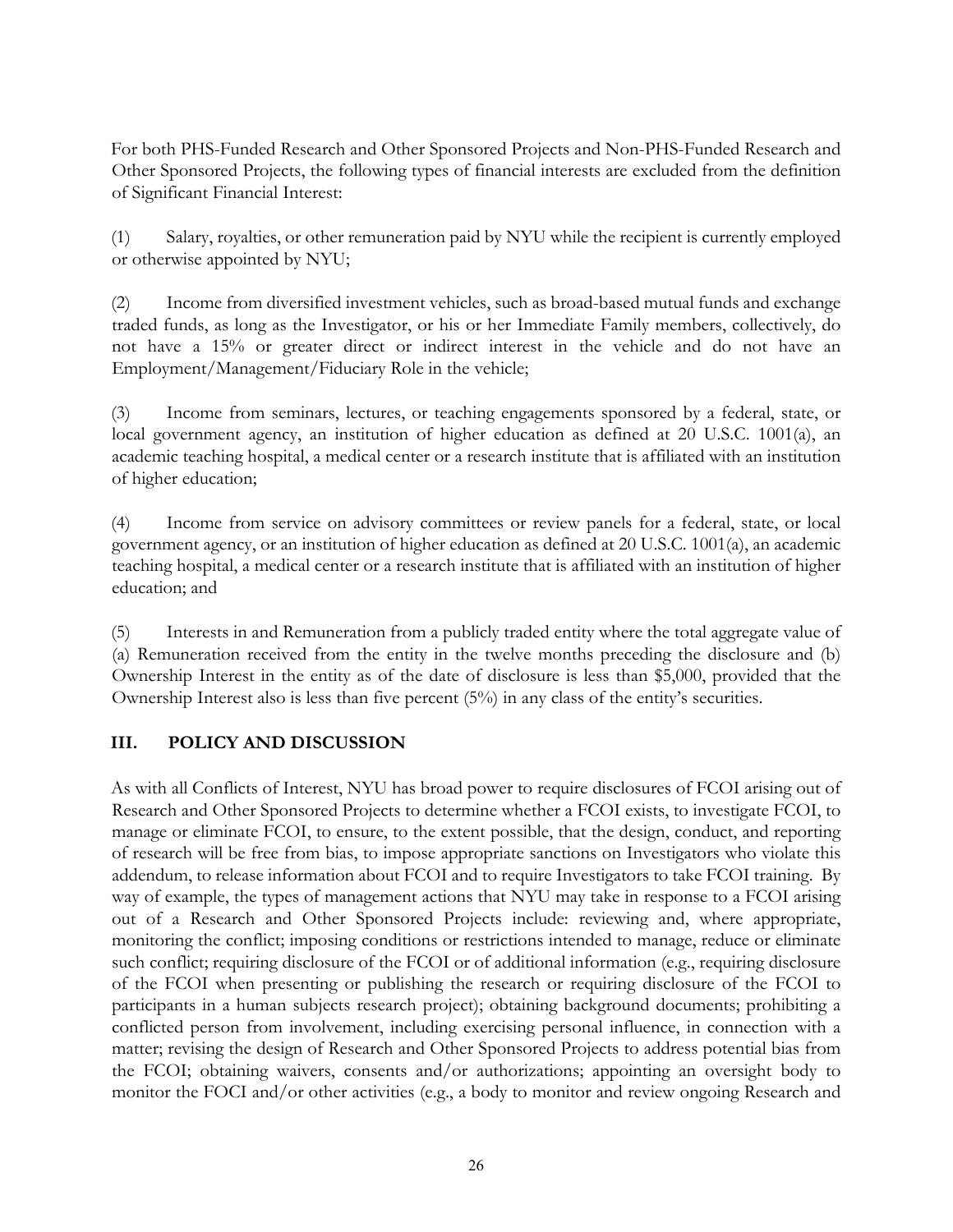Other Sponsored Projects or other activities); and requiring relinquishment of interests and/or restructuring or severance of relationships that contribute to the FCOI. In addition, NYU can eliminate the FCOI, as for example by prohibiting an Investigator from participating in Research and Other Sponsored Projects or by requiring action that eliminates the FCOI as a condition of participating in an activity (e.g., divestment of an Ownership Interest giving rise to a FCOI).

While every FCOI is subject to prior disclosure, review, approval and adherence to any required management plan, in the case of Research and Other Sponsored Projects, there are very specific procedures with respect to the advance disclosure and review of FCOIs by all Investigators as set forth in Section IV of this addendum. In each case, a determination will be made as to whether the proposed activity can proceed as contemplated, whether it can proceed only if a management plan is adhered to, or whether the FCOI is so significant that it must be eliminated.

Human subjects research of greater than minimal risk is the most sensitive area of research. Accordingly, the disclosures and review in this area, addressed in Section IV of this addendum, include additional requirements and determinations as to whether to proceed and under what conditions are held to an even higher standard.

This addendum applies to all research conducted at or under the auspices of NYU, whether or not funded by a federal sponsoring agency or another external funding source. Research and Other Sponsored Projects that are sponsored often are subject to additional conflict rules, including those imposed by a federal sponsoring agency and those imposed contractually by private funding sources and collaborators. It is the policy of NYU to comply with all such requirements. This addendum is believed to be in compliance with the applicable federal sponsoring agency requirements; to the extent there is any issue about whether this addendum wholly complies with a sponsoring agency or other sponsor requirement, it is to be interpreted to assure compliance. Additionally, Research and Other Sponsored Projects must be conducted in accordance with all NYU policies, including the policy and policies of the relevant School. Each Investigator is responsible for assuring his or her compliance with the requirements applicable to the Investigator's specific Research and Other Sponsored Projects.

In instances where NYU carries out funded Research and Other Sponsored Projects through subgrantees, subcontractors, or collaborators, NYU will, to the extent it is required to under the grant or contract terms with the funder, either require, by written agreement, such external Investigators to comply with the pertinent portions of this addendum, or require, by written agreement, the entities for which the Investigators work to provide assurances that such entities have a written conflicts policy in effect that applies to their Investigators and complies with applicable federal sponsoring agency requirements. Such written agreements will specify the time period(s) for the subgrantees, subcontractors or collaborators to report to NYU all identified FCOI or to submit to NYU all Investigator disclosures of significant financial interests, in each case so as to enable NYU to meet its obligations under this addendum, and its obligations to external sponsors, if applicable.

Examples of specific FCOI intended to illustrate certain of the principles described in this Section III are set forth in Section V of this addendum.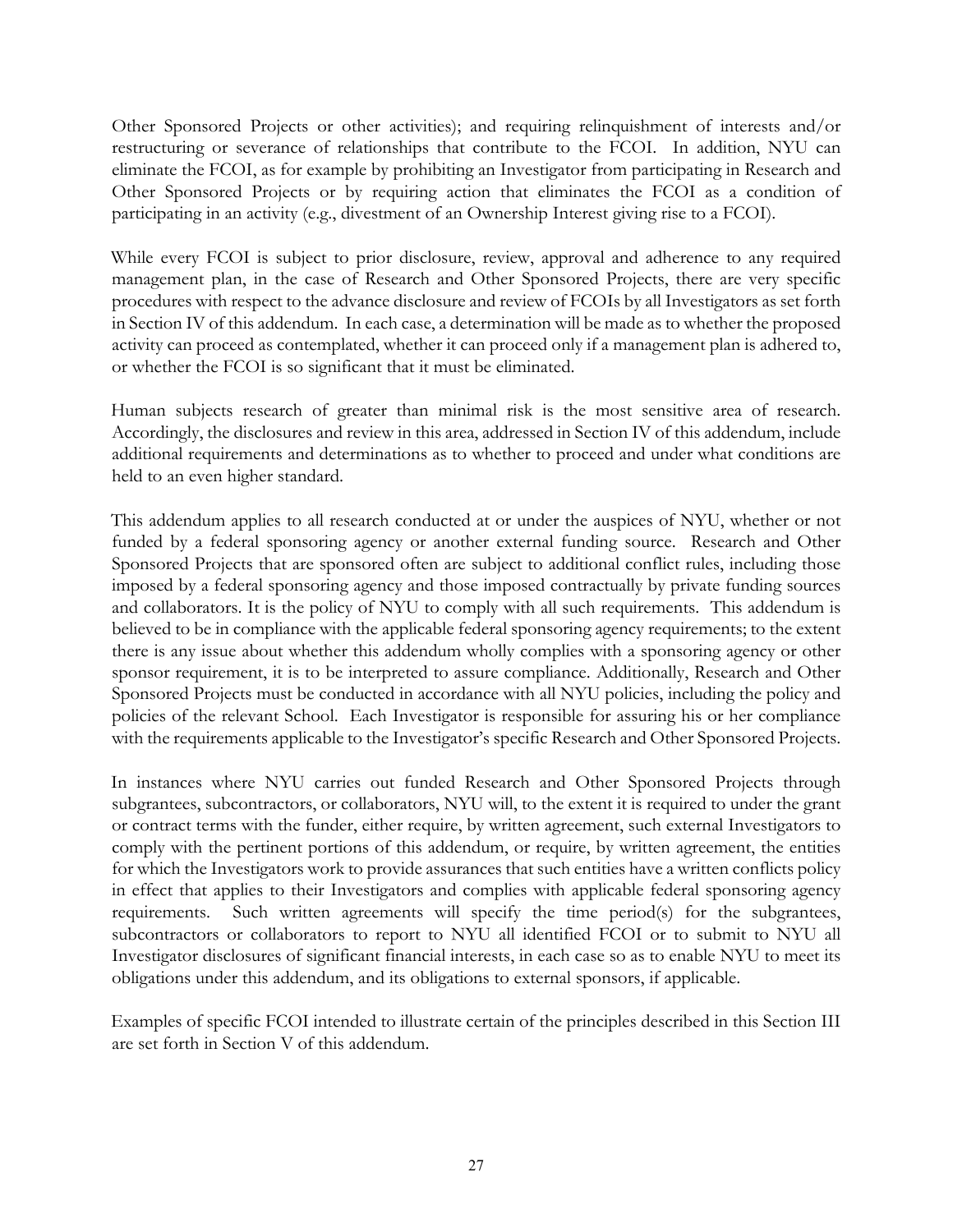All Investigators involved in Research and Other Sponsored Projects may be required by the funding source to periodically complete an appropriate training program prior to engaging in Research and Other Sponsored Projects. Each Investigator involved in PHS-Funded Research and Other Sponsored Projects must complete training regarding this policy and the PHS Regulations, and the Investigator's responsibilities regarding disclosure of Significant Financial Interest as required under this policy, prior to first engaging in PHS-Funded Research and Other Sponsored Projects, at least every four years thereafter, and as otherwise may be requested by the Provost (the Executive Vice President for Health in the case of the Schools of Medicine, Dentistry and Nursing) or his or her department chair or School Dean.

#### **IV. PROCEDURES: DISCLOSURES, REVIEW AND RESPONSIBILITIES**

The responsibility in the first instance for determining whether an activity presents a Conflict of Interest rests with the Investigator concerned. If there is any reasonable doubt as to whether an activity may constitute such a conflict, or there is a question about whether an activity is permitted under the policy, including this addendum, the Investigator should disclose the actual, potential or appearance of conflict to and seek guidance from his or her department chair or School Dean, the Office of the Provost (the Executive Vice President for Health in the case of the Schools of Medicine, Dentistry and Nursing) or the Office of the General Counsel.

#### A. Disclosures

(1) Investigator: Annual Disclosures

On an annual basis, Investigators who are members of the University Community must complete and submit the applicable annual disclosure form to the extent required by Section V.A.(1) of the policy. Each Investigator who is a member of the University Community and who is involved in PHS-Funded Research and Other Sponsored Projects must complete an annual disclosure form in the year prior to each submission of a proposed PHS-Funded Research and Other Sponsored Projects or complete an annual disclosure form prior to the next submission of a proposed PHS-Funded Research and Other Sponsored Projects.

(2) Research and Other Sponsored Projects: Reporting Requirements

Each time an Investigator is planning to participate in proposed Research and Other Sponsored Projects, the Investigators involved with the proposed Research and Other Sponsored Projects must submit the applicable Investigator financial interest disclosure form in effect, which form will refer the Investigator to the policy, including this addendum (including their availability, on the NYU website). Such Investigator financial interest disclosure form requires, among other matters, disclosure of the Investigator's and his or her Immediate Family Members' (i) Significant Financial Interests (specifying, in the event of a PHS-Funded Research and Other Sponsored Projects or a Non-PHS-Funded Research and Other Sponsored Projects that incorporate the PHS Regulations into the funding award terms, if any such Significant Financial Interest could reasonably be determined to affect the design, conduct, or reporting of the Research and Other Sponsored Projects and specifying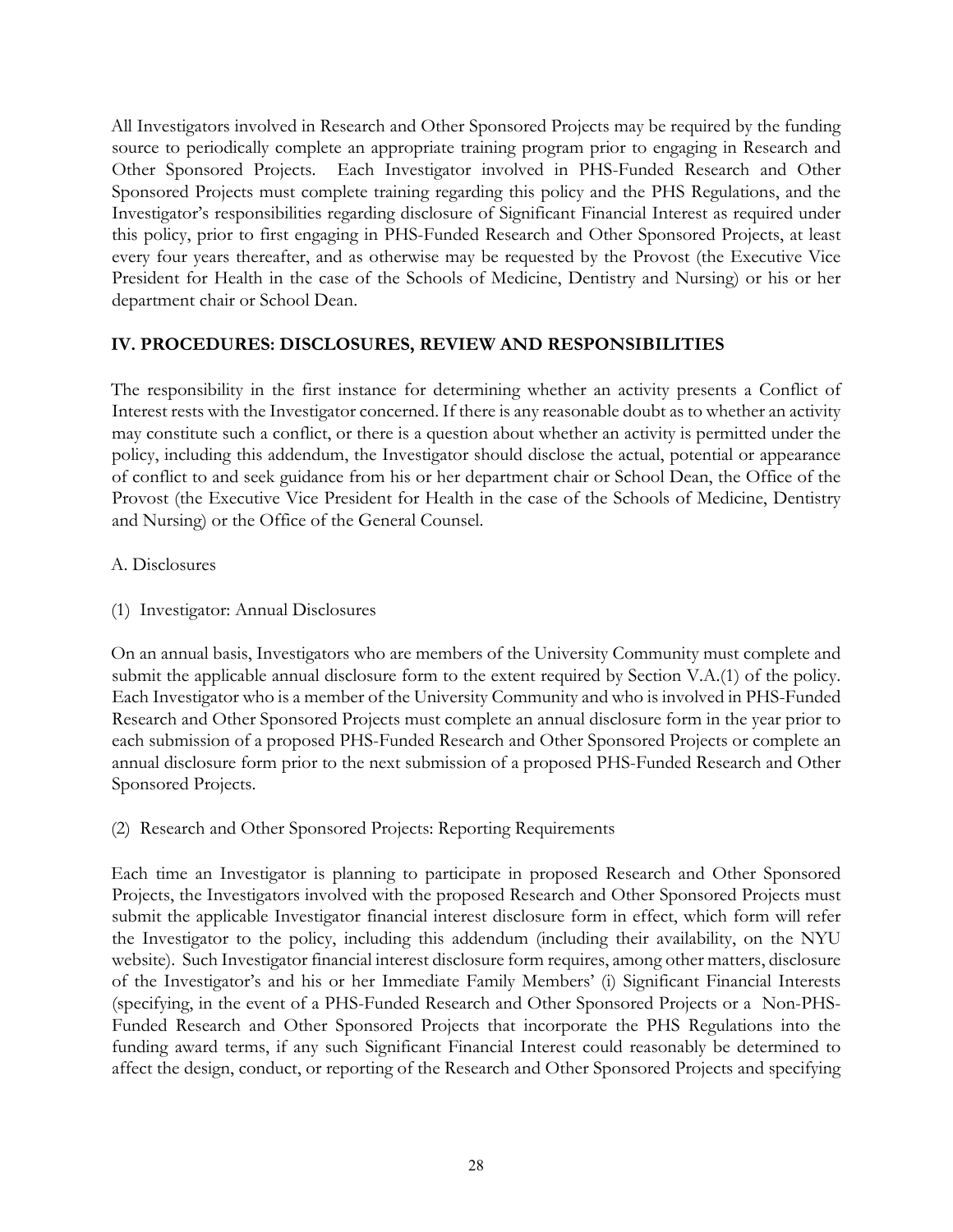for each disclosed travel reimbursement and travel paid at a minimum, the purpose of each trip, the identity of each sponsor/organizer, its destination, and its duration); (ii)

Employment/Management/Fiduciary Roles held in an entity whose financial interest could affect the Research and Other Sponsored Projects; and (iii) any rights held in intellectual property covering products or processes being used in the Research and Other Sponsored Projects (including any right to royalty income from intellectual property assigned to NYU under NYU's intellectual property policies, including its Statement of Policy on Patents). Such disclosure must be made prior to the submission of an application for the Research and Other Sponsored Projects to the sponsor, updated annually for the duration of the Research and Other Sponsored Projects, and updated within thirty days of discovering or acquiring any such new activity or interest (e.g., through purchase, marriage or inheritance). The Investigator financial interest disclosure form and annual update form must be submitted even if there is no interest, position or rights to disclose.

Such disclosures will be reviewed according to procedures described in Section IV.B. of this addendum.

(3) Human Subjects Research Disclosures

Studies involving human subjects of greater than minimal risk and requiring review by an institutional review board (IRB) raise the most sensitive issues. Studies involving pre-clinical research (i.e., studies reasonably anticipated to contribute to an FDA application for research involving human subjects within the next 12 months) also raise sensitive issues. For that reason, the scientific objectivity of an Investigator may be reasonably questioned in those cases where the Investigator has *any* personal interests which could be affected by the research -- no matter what positions or dollar amounts are involved.

Accordingly, the disclosures required for studies involving human subjects of greater than minimal risk are the same as those required with Research and Other Sponsored Projects in Paragraph "2" above, except that the definition of Significant Financial Interest will not include any minimum dollar limitations.

All disclosures will be reviewed according to procedures described in Section IV.B of this addendum.

#### B. Review Procedures

Disclosures associated with Research and Other Sponsored Projects that are required under this addendum, including annual and investigator disclosures, will be reviewed by the School Dean in accordance with the procedures approved for the School by the Provost (the Executive Vice President for Health in the case of the Schools of Medicine, Dentistry and Nursing). The School Dean is responsible for determining whether any disclosed interest could be affected by, or is an entity whose financial interest could be affected by, the specific Research and Other Sponsored Projects, and, if so related, whether the interest is an FCOI.

Whenever the School Dean identifies any FCOI in a Research and Other Sponsored Projects, the School Dean will refer such matter to the appropriate committee, unless the procedures approved for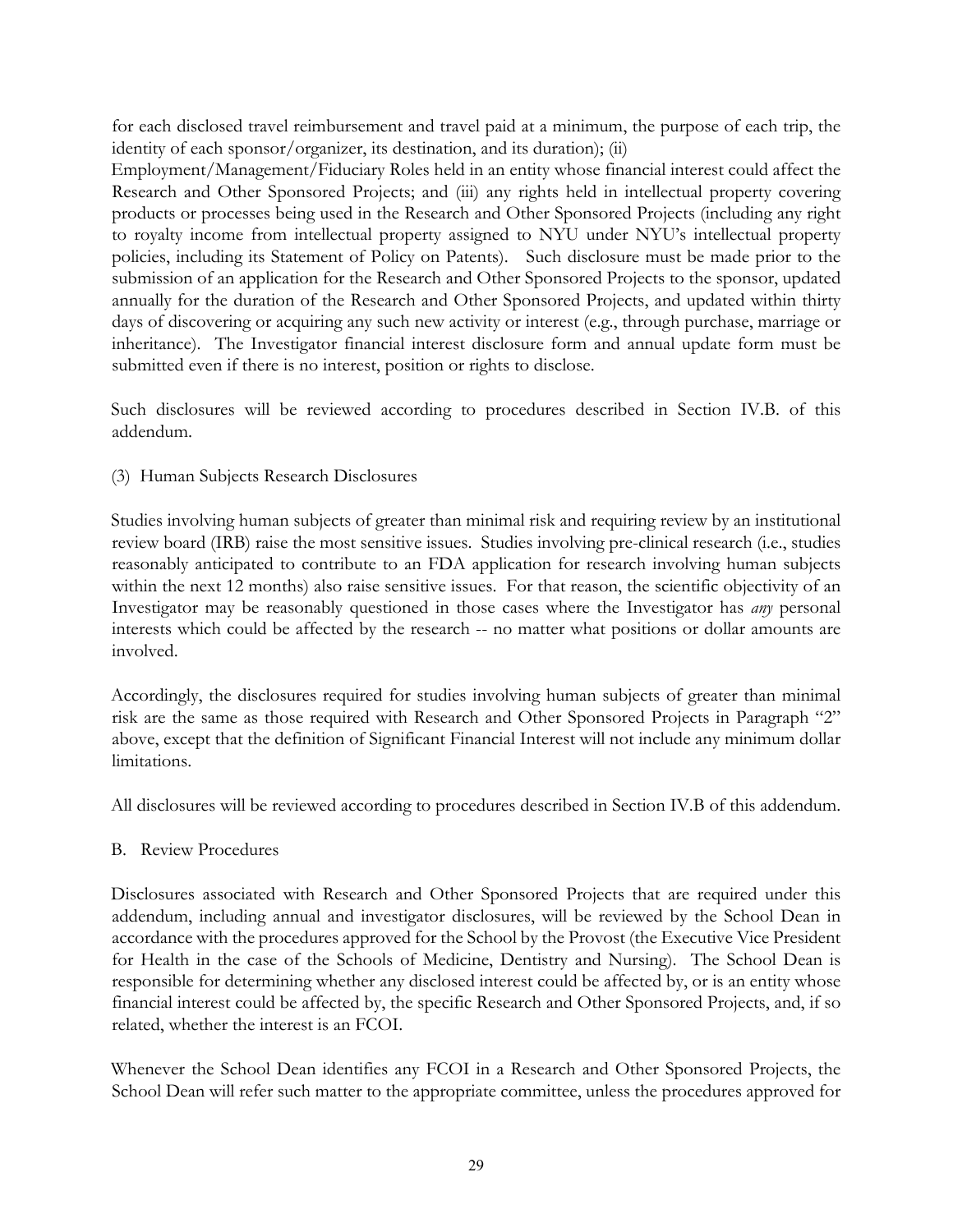the School do not require such referral or the Provost (the Executive Vice President for Health in the case of the Schools of Medicine, Dentistry and Nursing) agrees such referral is unnecessary. In the review, the School Dean and/or the appropriate committee will determine whether and the extent to which a FCOI exists and, as appropriate, a proposed resolution to manage or eliminate any FCOI. Management of an identified FCOI requires development and implementation of a management plan and, if necessary, a retrospective review and a mitigation report as outlined below. See Section III of this addendum regarding the management of FCOI.

Where a FCOI is present but was not disclosed or reviewed in a timely manner, the School Dean and/or the appropriate committee will implement, on at least an interim basis, a conflicts mitigation plan that will include a review and determination as to whether the Research and Other Sponsored Projects, or any portion thereof, conducted prior to the identification and management of the FCOI was biased in the design, conduct, or reporting of such Research and Other Sponsored Projects. Review and implementation of such conflicts mitigation plan must be completed in a timely manner. For PHS-Funded Research and Other Sponsored Projects, such review and implementation is required within sixty days of identifying the failure to disclose or review the FCOI.

For all matters referred to it, the appropriate committee will convey its decision to the School Dean, who will either accept it or refer it to the Provost (the Executive Vice President for Health in the case of the Schools of Medicine, Dentistry and Nursing) for resolution.

The results of the review and any resulting conflict management and/or mitigation plan will be communicated to the principal investigator and to the Investigator(s) with the identified conflict (if different), each of whom will need to agree to the plan(s) before the Research and Other Sponsored Projects may proceed.

For FCOI cases involving human subjects research, the approved conflict management and/or mitigation plan also will be communicated to the relevant IRB for further action. If the conflict management and/or mitigation plan permits the research to proceed with the conflicted Investigator, such plan will provide, at a minimum, for appropriate disclosure to human subjects involved in the research study, if any, and to the public in presentations and publications of resulting research data.

Commencement of a Research and Other Sponsored Projects (including any enrollment of research subjects) or expenditure of any awarded funds for the Research and Other Sponsored Projects may not occur until after completion of the review and evaluation of an Investigator's disclosure associated with the Research and Other Sponsored Projects, including the implementation of any necessary or appropriate management and/or mitigation plan and any reporting required to or by the sponsor prior to commencement relating to an Investigator's disclosure. In the case of an on-going Research and Other Sponsored Project, when a new Investigator discloses a Significant Financial Interest or an existing Investigator discloses a new Significant Financial Interest, the disclosure will be renewed in accordance with the procedures set forth in this Section IV.B(2),with the review and evaluation completed within sixty days, including implementation on an at least an interim basis of any necessary or appropriate management and/or mitigation plan, and with timely compliance with reporting required to or by the sponsor.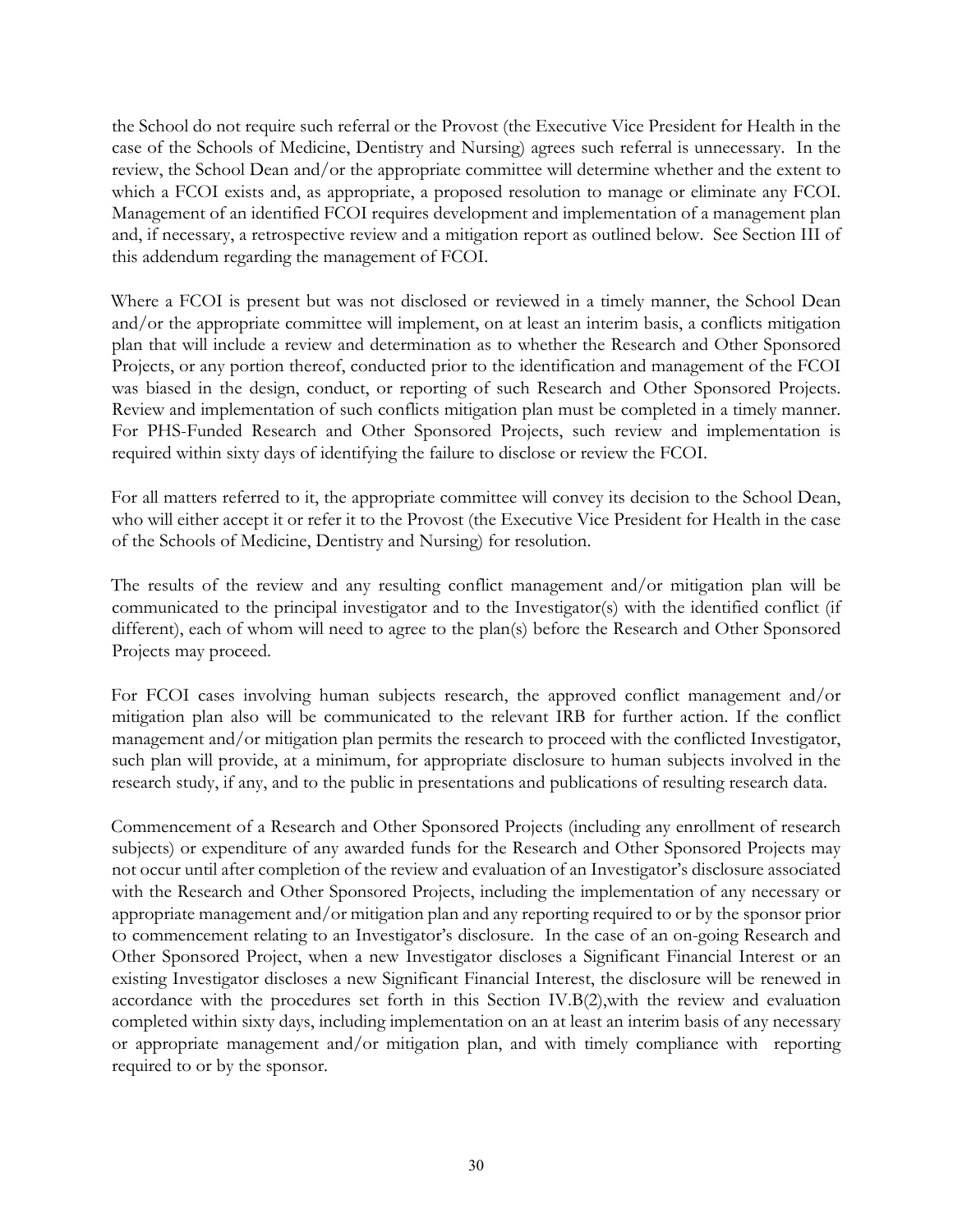#### C. Responsibilities

#### (1) Faculty Advisory Committees on Conflict of Interest and Conflict of Commitment

The Provost may establish a Faculty Advisory Committee on Conflict of Interest and Conflict of Commitment when the Provost believes it would be useful to do so; a School Dean or the Senior Vice Provost for Research (the EVP for Health with respect to the Schools of Dentistry and Nursing) may ask the Provost to establish such a committee when the person believes such a committee would be useful. The task for such a committee may include reviewing all referrals of identified Conflict of Interest that have been referred by School Deans or another source in accordance with this addendum. A committee's role is advisory to the School Deans and to the Senior Vice Provost for Research, except in the Schools of Dentistry and Nursing, where a committee's role is advisory to the School Dean and the Executive Vice President for Health.

The Dean of the School of Medicine has established a Faculty Advisory Research Conflict of Interest Committee at the School of Medicine whose task is to review all referrals of disclosures of identified FCOI arising out of Research and Other Sponsored Projects conducted at or under the auspices of the School of Medicine or arising out of research studies requiring review by the School of Medicine's IRB under NYU policies. The Committee's role is advisory to the Dean of the School of Medicine and Executive Vice President for Health.

In addition to the Committees contemplated by the policy, each School Dean may establish separate conflict of interest committee(s), which may be faculty/Investigator advisory committees, to review other conflicts under the policies of the relevant School.

(2) Responsibility of the Senior Vice Provost for Research

The Provost has designated the Senior Vice Provost for Research as the Provost's representative for managing this addendum and its implementation at Schools other than the Schools of Medicine, Dentistry and Nursing. The Senior Vice Provost for Research will resolve any disagreements between a School Dean and the appropriate Committee.

(3) Responsibility of the Executive Vice President for Health

The Provost has designated the Executive Vice President for Health as the representative for managing this addendum and its implementation for the Schools of Medicine, Dentistry and Nursing. The Executive Vice President for Health will resolve any disagreements between a School Dean and the appropriate Committee.

(4) Responsibility of the School Deans (other than the Dean of the School of Medicine)

The School Deans are responsible for establishing procedures to implement this addendum, to provide any mandatory training, and to ensure timely collection and review of their Investigators' Research and Other Sponsored Projects disclosures (including all research studies involving human subjects). School Deans will refer disclosures of potential, actual or perceived conflicts in accordance with the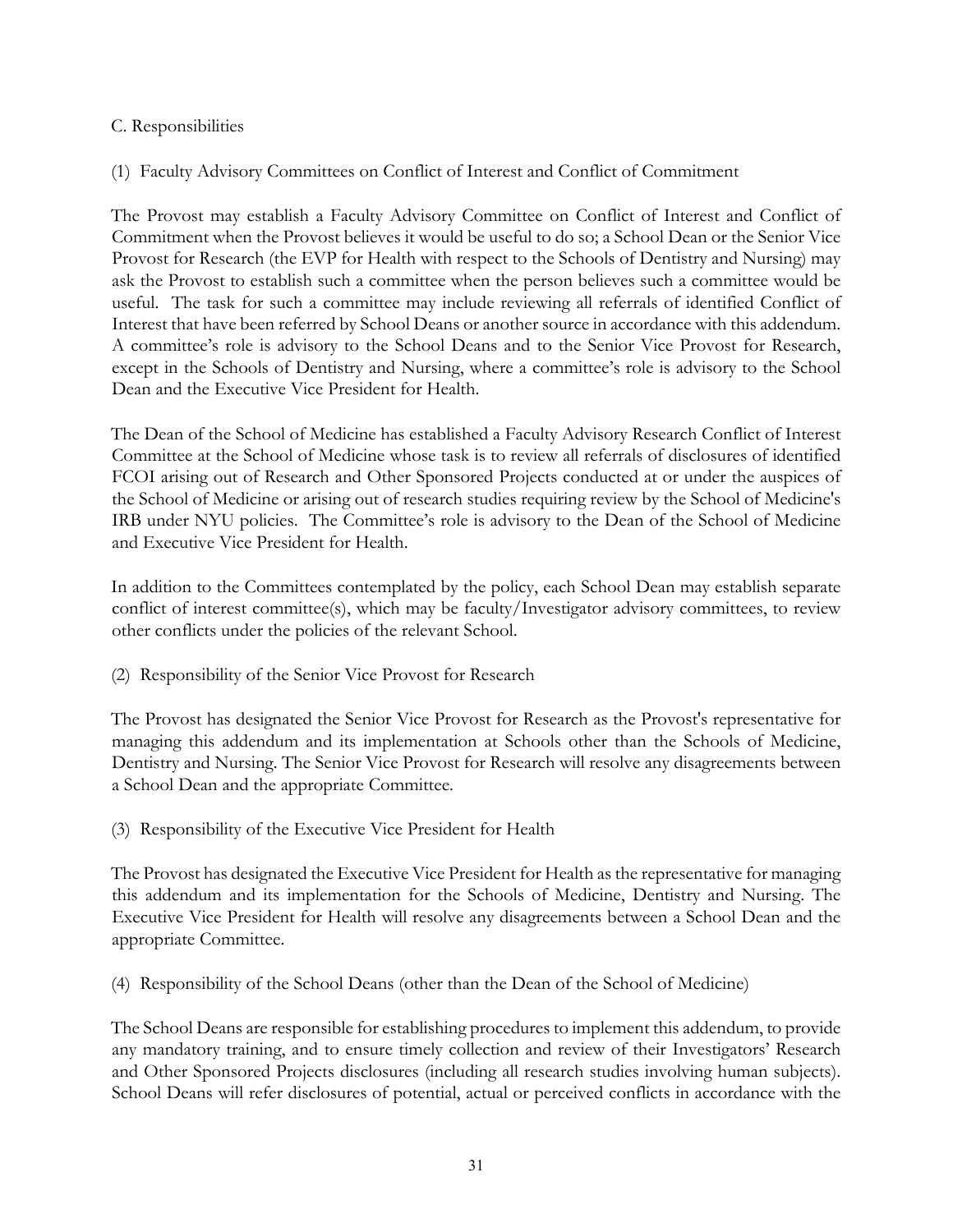procedures of the School approved by the Provost (the Executive Vice President for Health in the case of the Schools of Medicine, Dentistry and Nursing) and work, if necessary, with an applicable Committee or the Senior Vice Provost for Research (Executive Vice President for Health in the case of the Schools of Medicine, Dentistry and Nursing), to ensure that all conflicts are eliminated or managed.

Each School Dean will provide a report annually to the Provost (and also to the Executive Vice President for Health in the case of the Schools of Dentistry and Nursing) on their School's compliance with this addendum. Such report will include the number of annual disclosures required to be filed by the Investigators of that School, the number received and reviewed, and the outcome of the reviews; the number of disclosures reporting FCOI, and the outcome of those reviews; and other information requested by the Provost (Executive Vice President for Health in the case of the Schools of Dentistry and Nursing).

(5) Responsibility of the Dean of the School of Medicine

In recognition of the unique significance of conflicts at an integrated academic medical center, the Provost and Executive Vice President for Health have delegated broad authority to the Dean of the School of Medicine to interpret the principles outlined in this addendum for implementation in connection with all matters under this addendum arising out of the School of Medicine and for all research studies involving human subject research reviewed by the School of Medicine's IRB. As is the case for all NYU policies, the Dean of the School of Medicine may introduce additional restrictions to this addendum in order to implement the principles outlined above.

The Dean of the School of Medicine will provide a report annually to the Provost and the Executive Vice President for Health on the School of Medicine's compliance with this addendum. Such report will include the number of annual disclosures required to be filed by the Investigators of the School of Medicine, the number received and reviewed, and the outcome of the reviews; the number of disclosures reporting FCOI, and the outcome of those reviews; and other information requested by the Executive Vice President for Health.

# D. Appeals

Should an Investigator wish to appeal a decision made by a School Dean on any matter contemplated by this addendum, the Investigator may present the appeal to the Provost (the Executive Vice President for Health in the case of the Schools of Medicine, Dentistry and Nursing) who will consider the case in consultation with the School Dean and, at his or her discretion, the appropriate Committee contemplated by this addendum.

#### E. Enforcement

Violations of this addendum are considered violations of the policy and are subject to disciplinary action, up to and including termination of employment or association with NYU, in accordance with the NYU disciplinary policies and procedures applicable to the respective Investigator as set forth in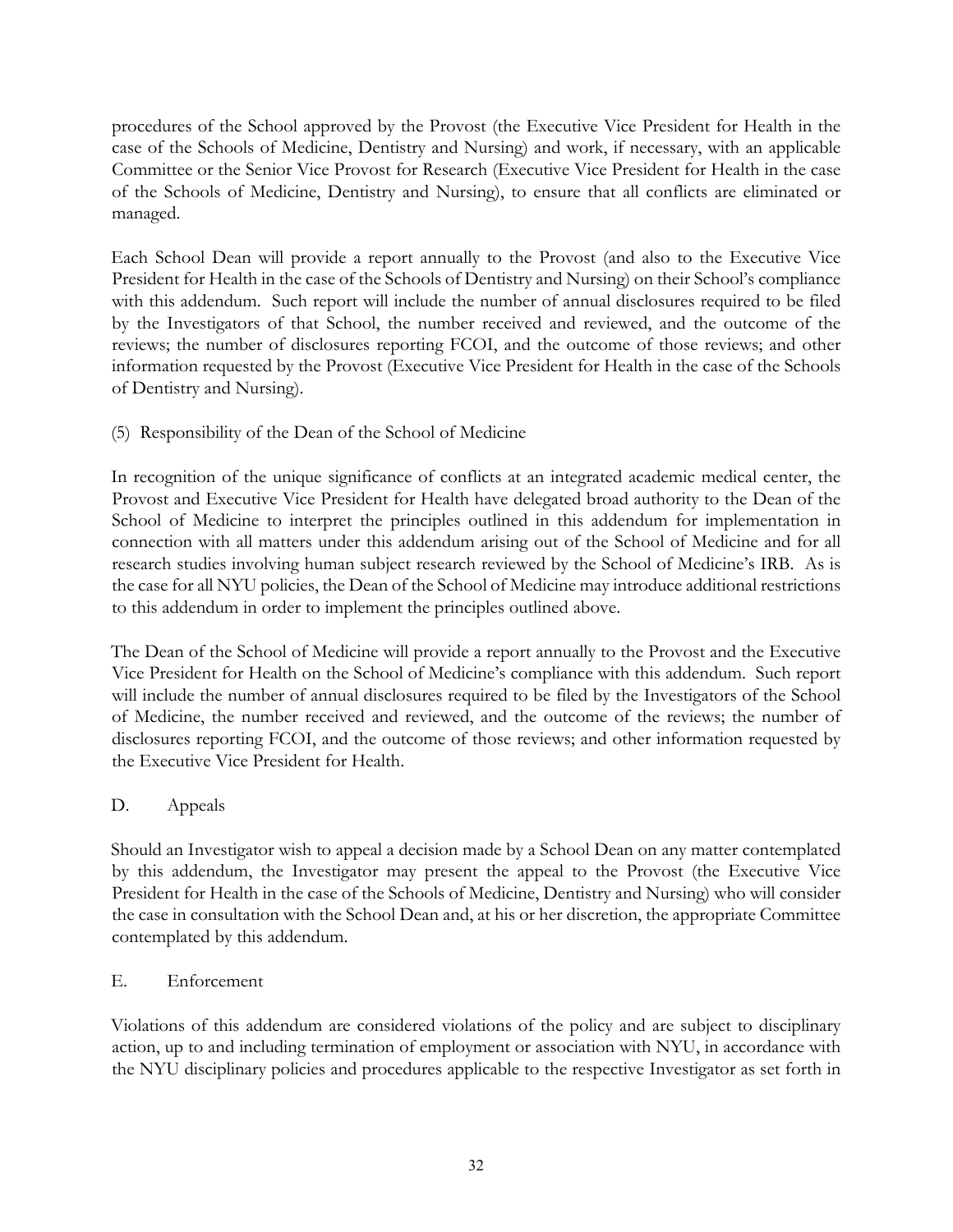the Faculty Handbook and/or the applicable NYU rules for the category of person involved, including in the applicable the policies and procedures of the relevant Schools.

For matters related to Research and Other Sponsored Projects, if there is a determination by the School Dean and/or the applicable Committee and/or Provost (the Executive Vice President for Health in the case of the Schools of Medicine, Dentistry and Nursing) after review by the applicable Committee that the failure of an Investigator to comply with this addendum, including a conflict management or mitigation plan adopted pursuant to this addendum, has biased the design, conduct, or reporting of the Research and Other Sponsored Projects, the School Dean will promptly notify the Senior Vice Provost for Research (the Executive Vice President for Health in the case of the Schools of Medicine, Dentistry and Nursing), who will coordinate notification of the project's sponsor and any other potentially affected party, require other notifications (e.g., to journals and sponsors of public presentations) as appropriate, and take appropriate other actions to maintain appropriate objectivity in the Research and Other Sponsored Projects.

In addition, in any case where such Research and Other Sponsored Projects' purpose is to evaluate the safety or effectiveness of a drug, medical device or treatment has been designed, conducted or reported by an Investigator with a FCOI that was not managed or reported to NYU as required, the School Dean, in consultation with the Senior Vice Provost for Research (the Executive Vice President for Health in the case of the Schools of Medicine, Dentistry and Nursing), will require the Investigator involved to disclose the FCOI in each public presentation of the results of the research and to request an addendum to previously published presentations.

#### F. Record Retention

Records related to this addendum will be maintained in accordance with NYU's Retention and Destruction of Records Policy as in effect from time to time; provided, however, that records relating to Investigator financial interest disclosures and NYU's review of, or response to, such disclosures (whether or not a disclosure resulted in a determination of a FCOI), will be maintained for at least three years from the date of submission of the final expenditures report (or such longer period as required by the federal sponsoring agency) on the applicable Research and Other Sponsored Projects even if a shorter retention period is specified under NYU's Retention and Destruction of Records Policy. All records relating to Investigator financial interest disclosures and NYU's review of, or response to, such disclosures will be retained either by the appropriate Dean or by the Faculty Advisory Committee, as applicable.

# **V. EXAMPLES OF CONFLICT OF INTEREST**

The following are examples of specific Conflict of Interest arising out of a Research and Other Sponsored Projects intended to illustrate certain of the principles described in this addendum:

(1) An Investigator proposes that NYU accept funding in support of his or her research from an entity in which the Investigator (or his or her Immediate Family Member) has an Employment/Management/Fiduciary Role.